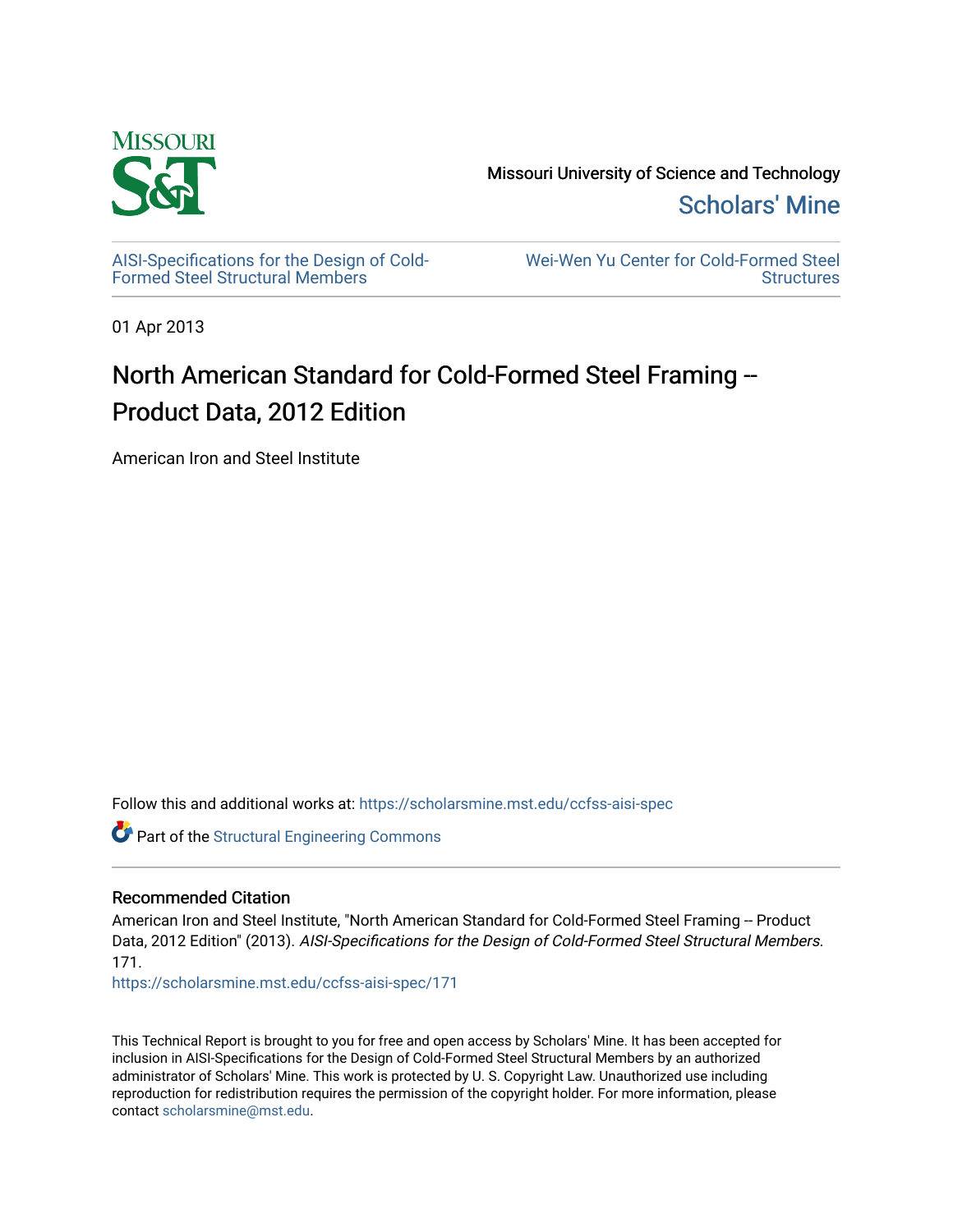

AISI S201-12



# **AISI** STANDARD

North American Standard for

Cold-Formed Steel Framing —

Product Data

2012 Edition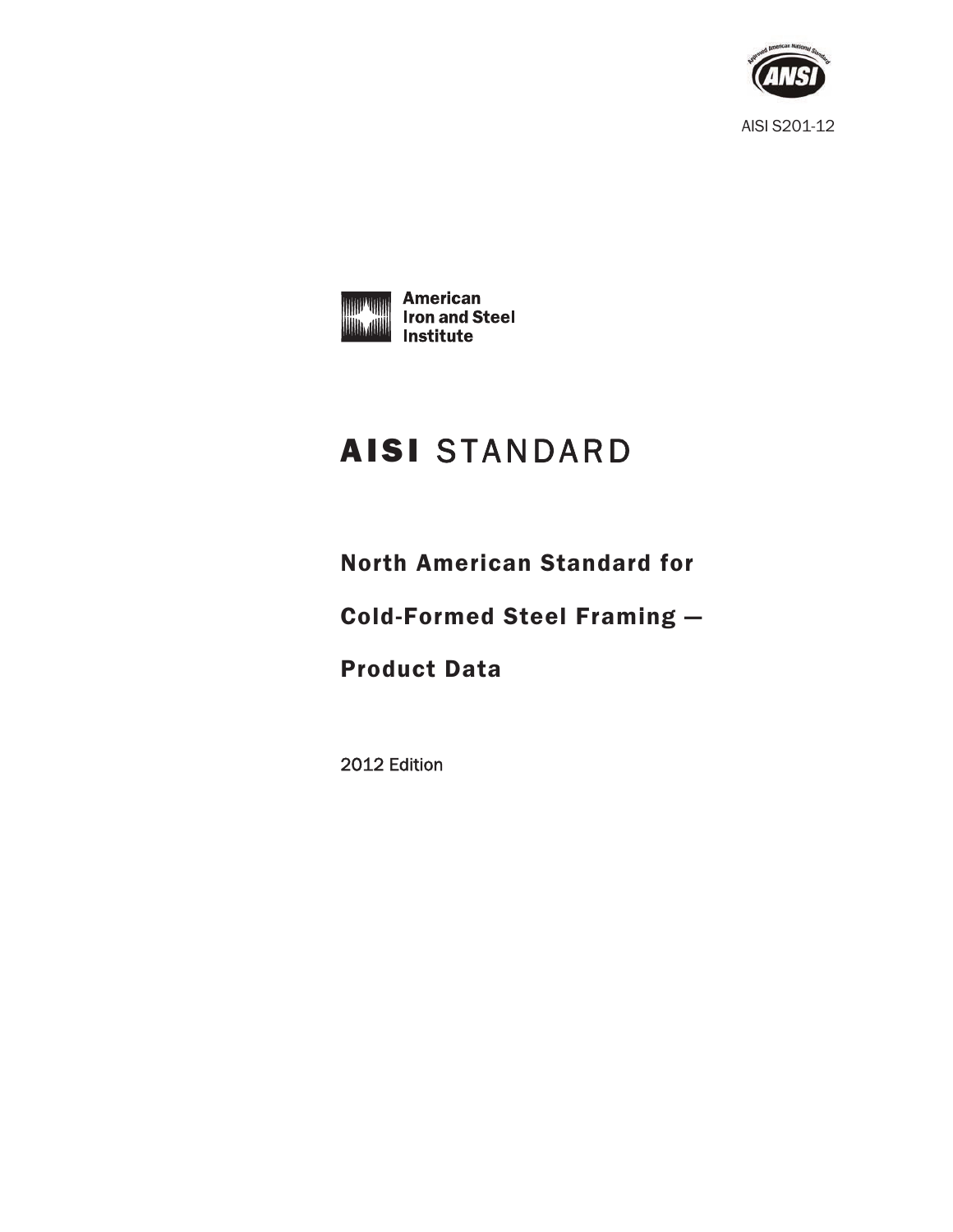#### DISCLAIMER

The material contained herein has been developed by the American Iron and Steel Institute (AISI) Committee on Framing Standards. The Committee has made a diligent effort to present accurate, reliable, and useful information on cold-formed steel framing design and installation. The Committee acknowledges and is grateful for the contributions of the numerous researchers, engineers, and others who have contributed to the body of knowledge on the subject. Specific references are included in the *Commentary*.

With anticipated improvements in understanding of the behavior of *cold-formed steel* framing and the continuing development of new technology, this material will become dated. It is anticipated that AISI will publish updates of this material as new information becomes available, but this cannot be guaranteed.

The materials set forth herein are for general purposes only. They are not a substitute for competent professional advice. Application of this information to a specific project should be reviewed by a design professional. Indeed, in many jurisdictions, such review is required by law. Anyone making use of the information set forth herein does so at their own risk and assumes any and all liability arising therefrom.

1st Printing – April 2013

Copyright American Iron and Steel Institute 2012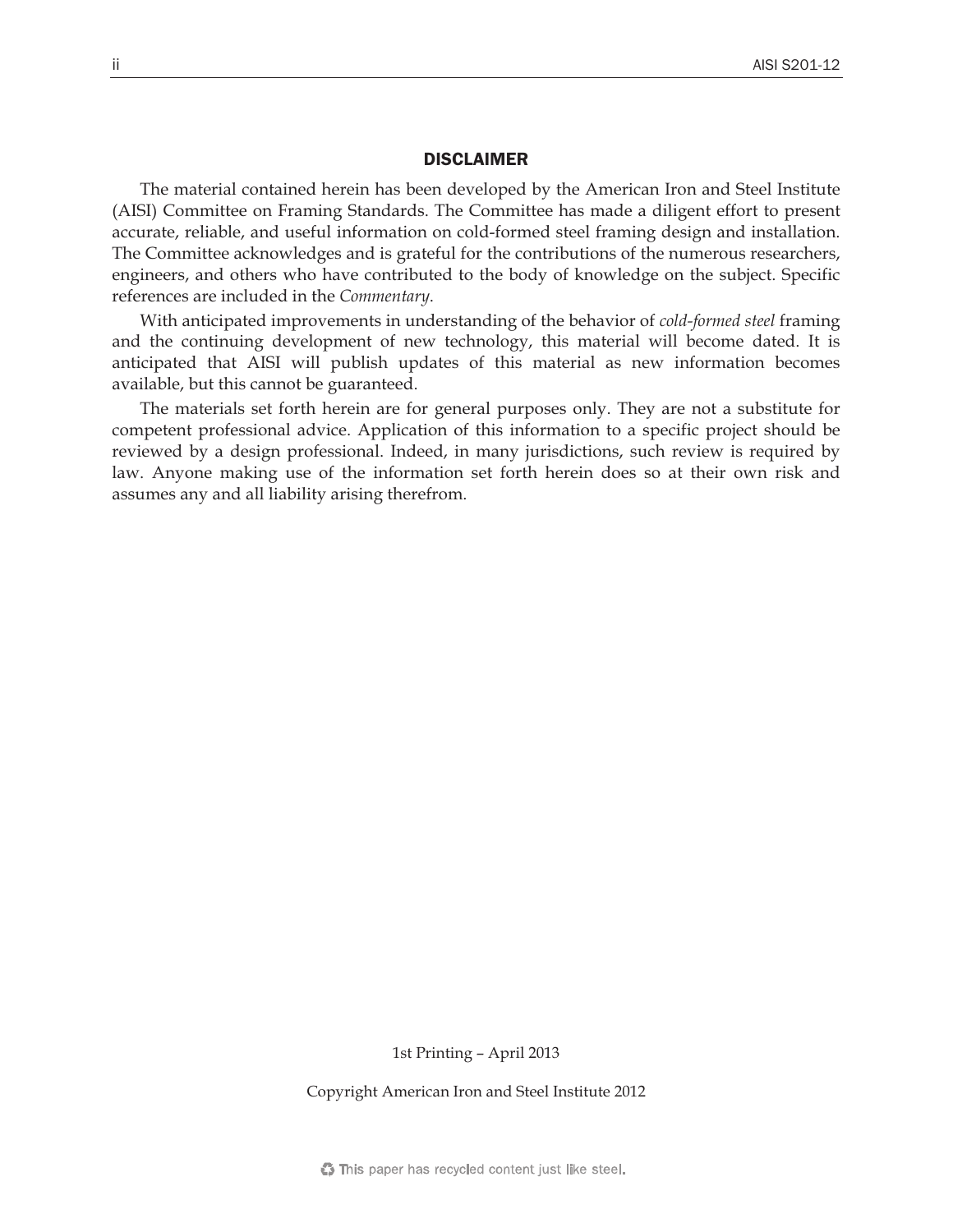#### PREFACE

The American Iron and Steel Institute Committee on Framing Standards has developed AISI S201, *North American Standard for Cold-Formed Steel Framing – Product Data*, to standardize requirements for *cold-formed steel* framing products. This standard is intended to establish and encourage the production and use of standardized products in the United States, Canada and Mexico. This edition supersedes the previous edition, designated as AISI S201-2007.

Since this standard is intended for use in Canada, Mexico and the United States, it was necessary to develop a format that would allow for provisions particular to each country. This resulted in a main document, Chapters A through D, and one country-specific appendix applicable only to Canada (added in 2012). No technical differences are intended between the provisions in Appendix A and the main body of the standard. Appendix A is intended to represent a subset of the broader range of standard products offered in the United States and Mexico.

As part of a code synchronization effort and with the introduction of AISI S220, *North American Standard for Cold-Formed Steel Framing – Nonstructural Members*, provisions for material specifications, corrosion protection, product identification and manufacturing tolerances have been moved to AISI S200 for *structural members* and AISI S220 for *nonstructural members*.

The Committee acknowledges and is grateful for the contributions of the numerous engineers, researchers, producers and others who have contributed to the body of knowledge on the subjects. The Committee wishes to also express its appreciation for the support of the Canadian Sheet Steel Building Institute.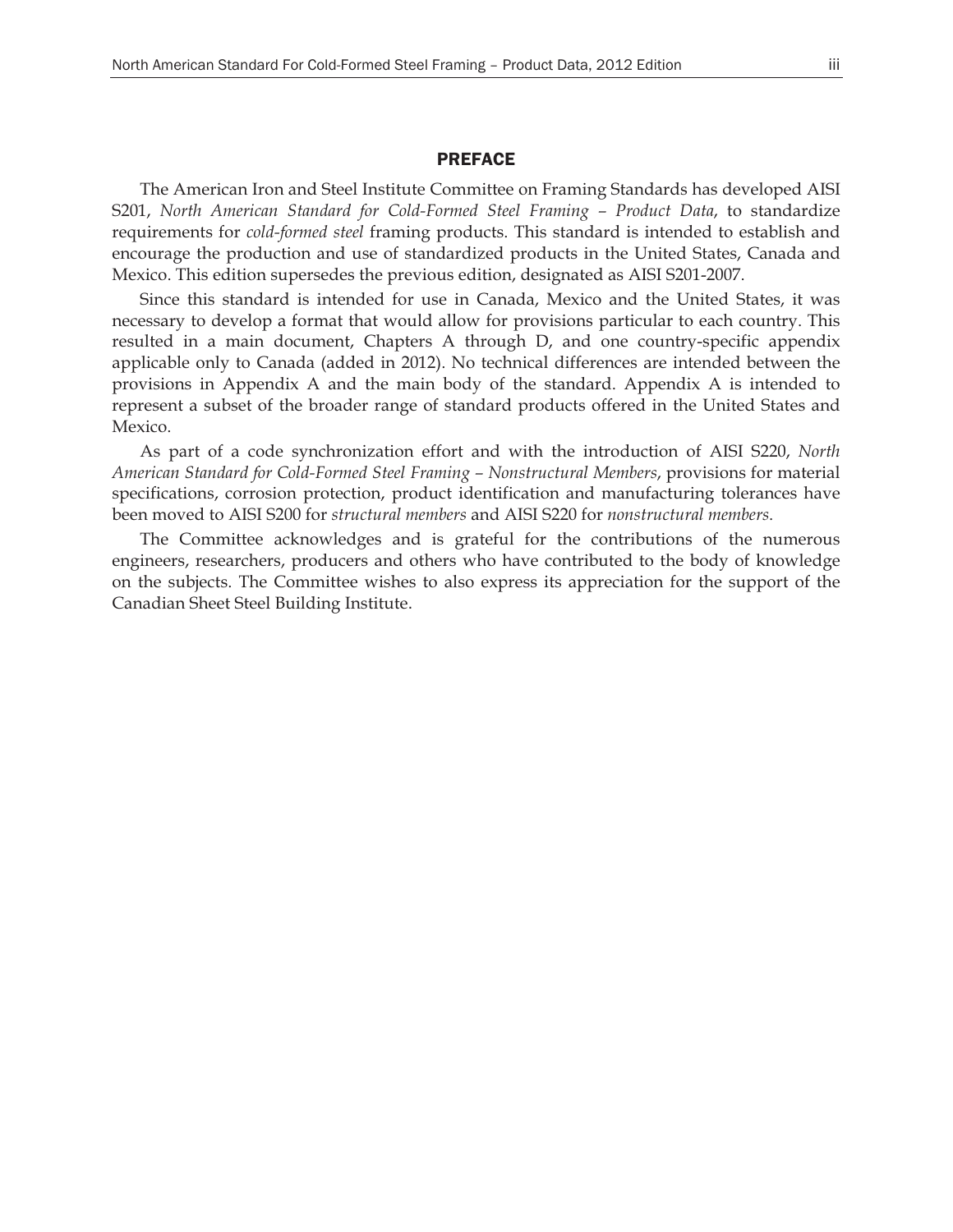**This Page is Intentionally Left Blank.**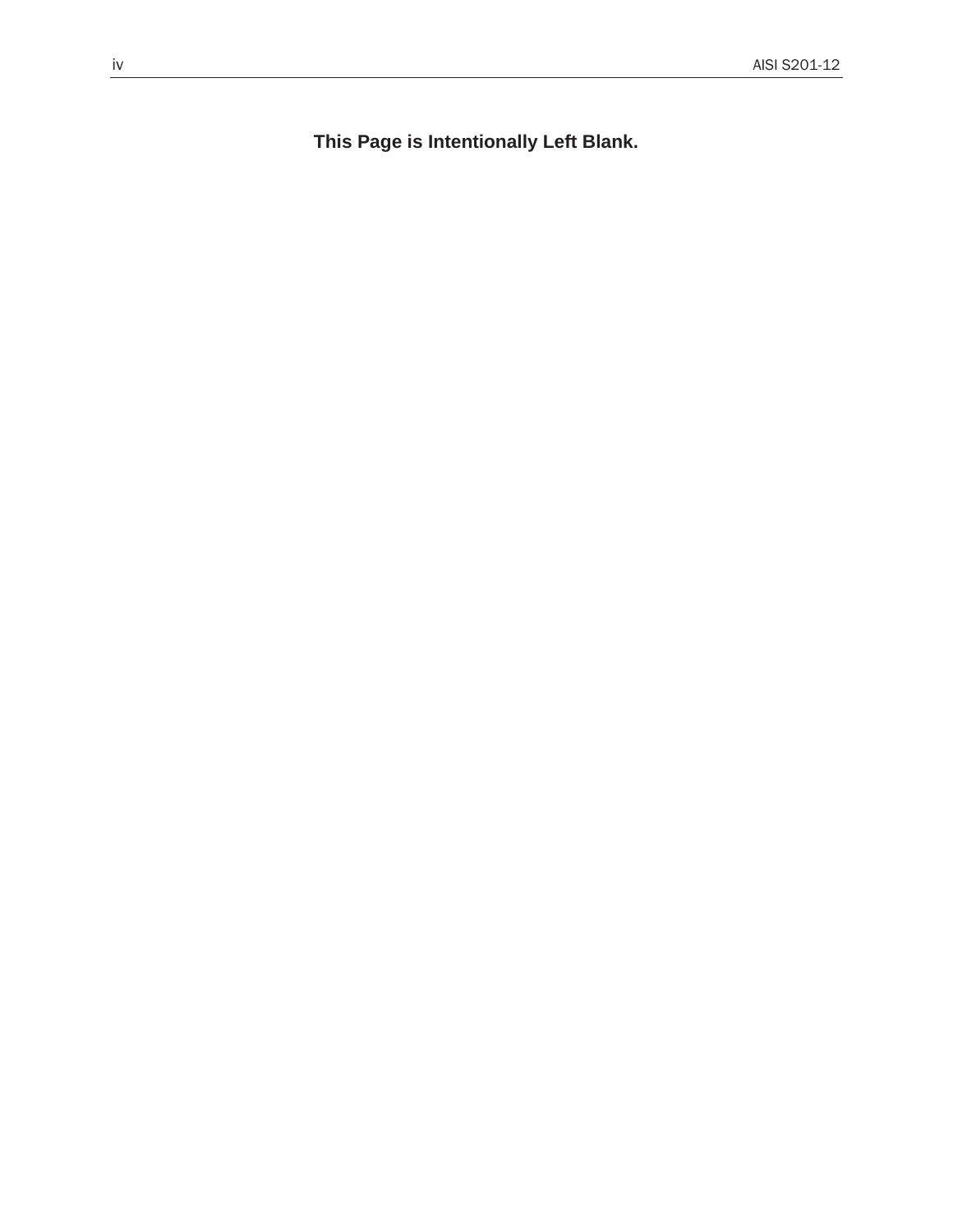# AISI COMMITTEE ON FRAMING STANDARDS

| Richard Haws, Chairman   | Nucor Corporation                                    |
|--------------------------|------------------------------------------------------|
| Steve Fox, Vice Chairman | Canadian Sheet Steel Building Institute              |
| Helen Chen, Secretary    | American Iron and Steel Institute                    |
| Don Allen                | DSi-Engineering, LLC                                 |
| <b>Bill Babich</b>       | <b>ITW Building Components Group</b>                 |
| Jeff Brink               | National Council of Structural Engineers Association |
| <b>Brad Cameron</b>      | Cameron & Associates Engineering                     |
| Randy Daudet             | Simpson-Strong Tie                                   |
| Nader Elhajj             | FrameCAD Solutions                                   |
| Pat Ford                 | <b>Steel Framing Industry Association</b>            |
| Curt Kinney              | <b>Super Stud Building Products</b>                  |
| Jeff Klaiman             | <b>ADTEK Engineers</b>                               |
| Roger LaBoube            | Wei-Wen Yu Center for Cold-Formed Steel Structures   |
| Rob Madsen               | <b>Supreme Steel Framing System Association</b>      |
| John Matsen              | Matsen Ford Design Associates                        |
| Cris Moen                | Virginia Polytechnic Institute and State University  |
| <b>Jim Moses</b>         | LiteSteel Technologies America                       |
| Kenneth Pagano           | Scosta Corporation                                   |
| Mike Pellock             | <b>Aegis Metal Framing</b>                           |
| Nabil Rahman             | The Steel Network                                    |
| Greg Ralph               | ClarkDietrich Building Systems                       |
| <b>Ben Schafer</b>       | Johns Hopkins University                             |
| Fernando Sesma           | California Expanded Metal Products                   |
| <b>Sutton Stephens</b>   | Pacific Northwest Engineering                        |
| Tom Trestain             | T.W.J. Trestain Structural Engineering               |
| <b>Steven Walker</b>     | Steven H. Walker, P. Eng.                            |
| Robert Wessel            | <b>Gypsum Association</b>                            |
| Lei Xu                   | University of Waterloo                               |
| Cheng Yu                 | University of North Texas                            |
| Rahim Zadeh              | <b>Steel Stud Manufacturers Association</b>          |
|                          |                                                      |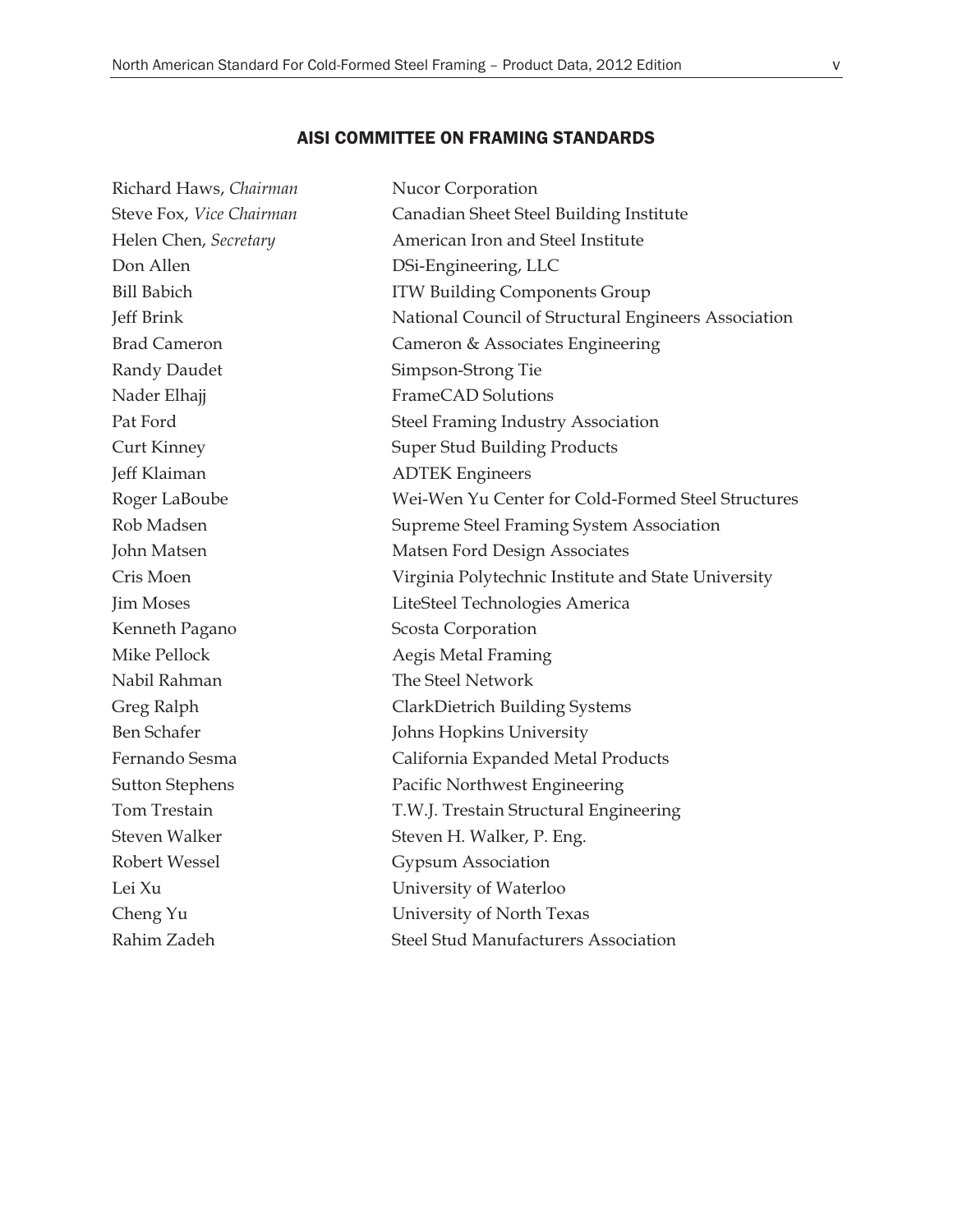# GENERAL PROVISIONS SUBCOMMITTEE

| Don Allen, Chairman   | DSi-Engineering, LLC                                 |
|-----------------------|------------------------------------------------------|
| Helen Chen, Secretary | American Iron and Steel Institute                    |
| <b>Bill Babich</b>    | <b>ITW Building Components Group</b>                 |
| Jeff Brink            | National Council of Structural Engineers Association |
| Randy Daudet          | Simpson Strong-Tie                                   |
| Jim DesLaurier        | Marino\WARE                                          |
| Nader Elhajj          | FrameCAD Solutions                                   |
| Pat Ford              | <b>Steel Framing Industry Association</b>            |
| Douglas Fox           | iSPAN System                                         |
| <b>Steve Fox</b>      | Canadian Sheet Steel Building Institute              |
| <b>Greg Greenlee</b>  | Engineering Partners International, LLC              |
| <b>Richard Haws</b>   | Nucor Corporation                                    |
| <b>Curt Kinney</b>    | Super Stud Building Products, Inc.                   |
| Jeff Klaiman          | <b>ADTEK Engineers</b>                               |
| Roger LaBoube         | Wei-Wen Yu Center for Cold-Formed Steel Structures   |
| Stephen Linch         | Telling Industries                                   |
| John Matsen           | Matsen Ford Design Associates                        |
| Brian McGloughlin     | <b>MBA Building Supplies</b>                         |
| <b>Jim Moses</b>      | LiteSteel Technologies America, LLC                  |
| Kenneth Pagano        | Scosta Corporation                                   |
| Greg Ralph            | <b>ClarkDietrich Building Systems</b>                |
| Fernando Sesma        | California Expanded Metal Products                   |
| Rahim Zadeh           | <b>Steel Stud Manufacturers Association</b>          |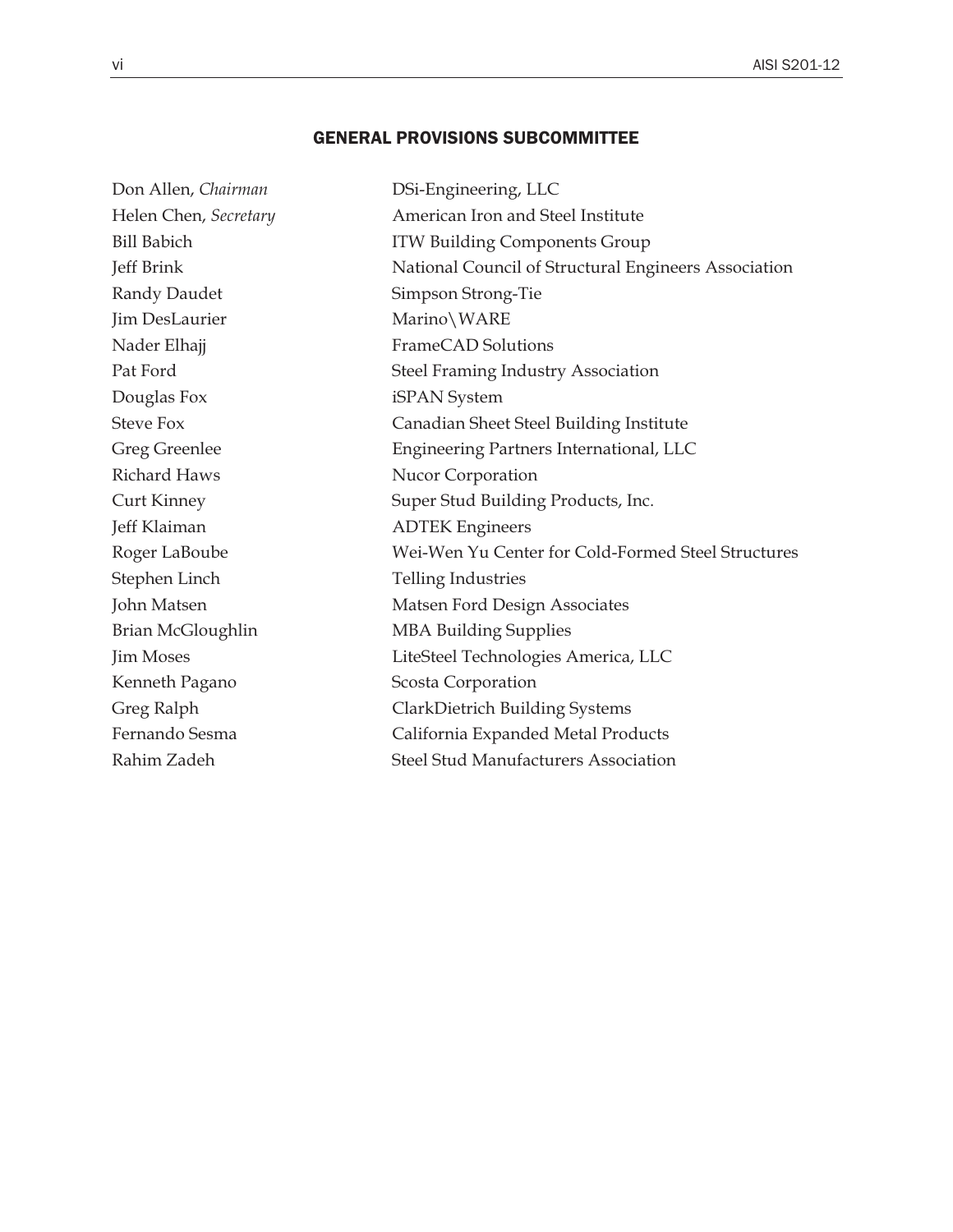# **TABLE OF CONTENTS** NORTH AMERICAN STANDARD FOR COLD-FORMED STEEL FRAMING -**PRODUCT DATA**

| <b>B1</b>      |  |
|----------------|--|
| B2             |  |
| B <sub>3</sub> |  |
|                |  |
|                |  |
|                |  |
|                |  |
|                |  |
|                |  |
|                |  |
|                |  |
|                |  |
|                |  |
|                |  |
|                |  |
|                |  |
| B2             |  |
|                |  |
|                |  |
|                |  |
|                |  |
|                |  |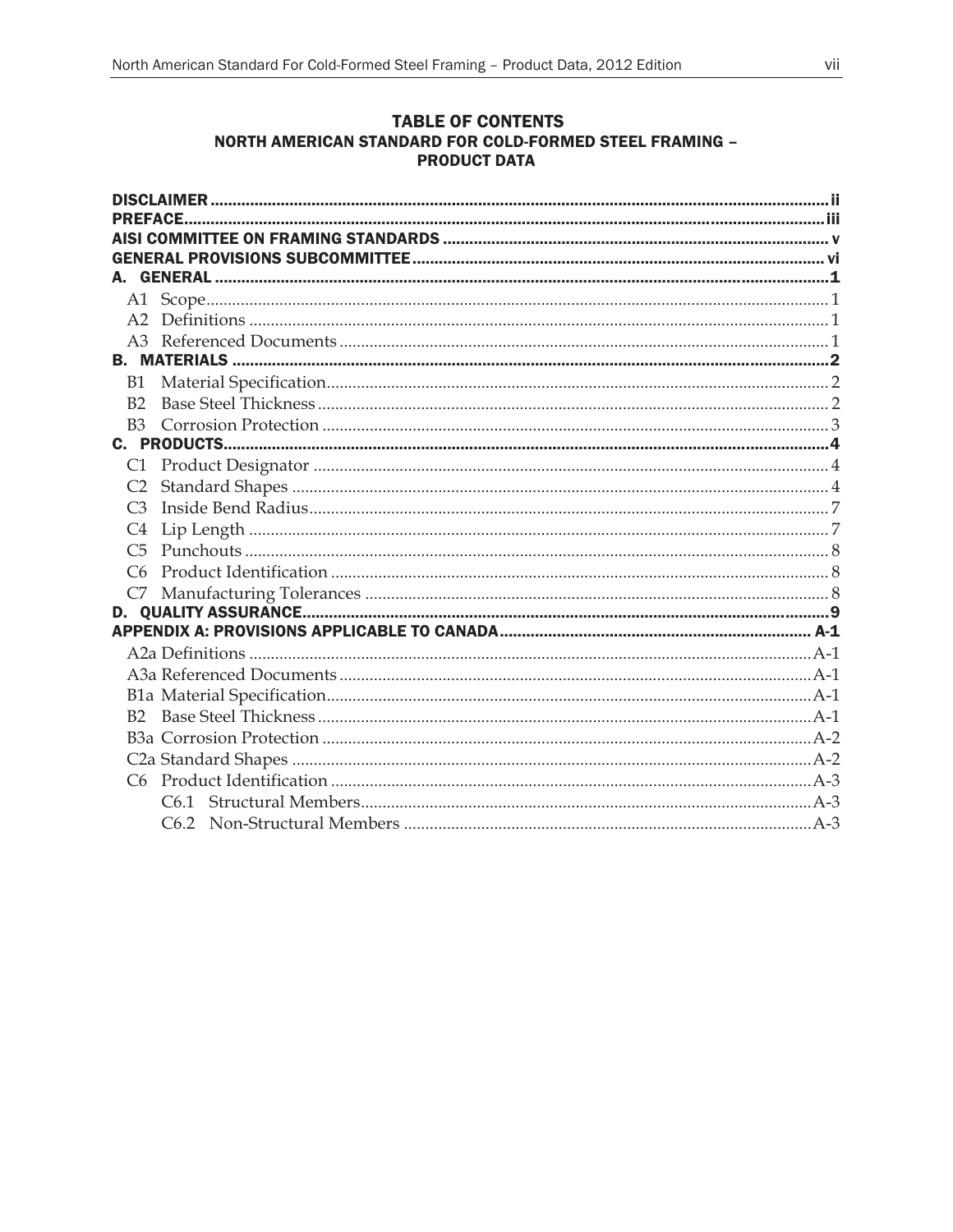This Page is Intentionally Left Blank.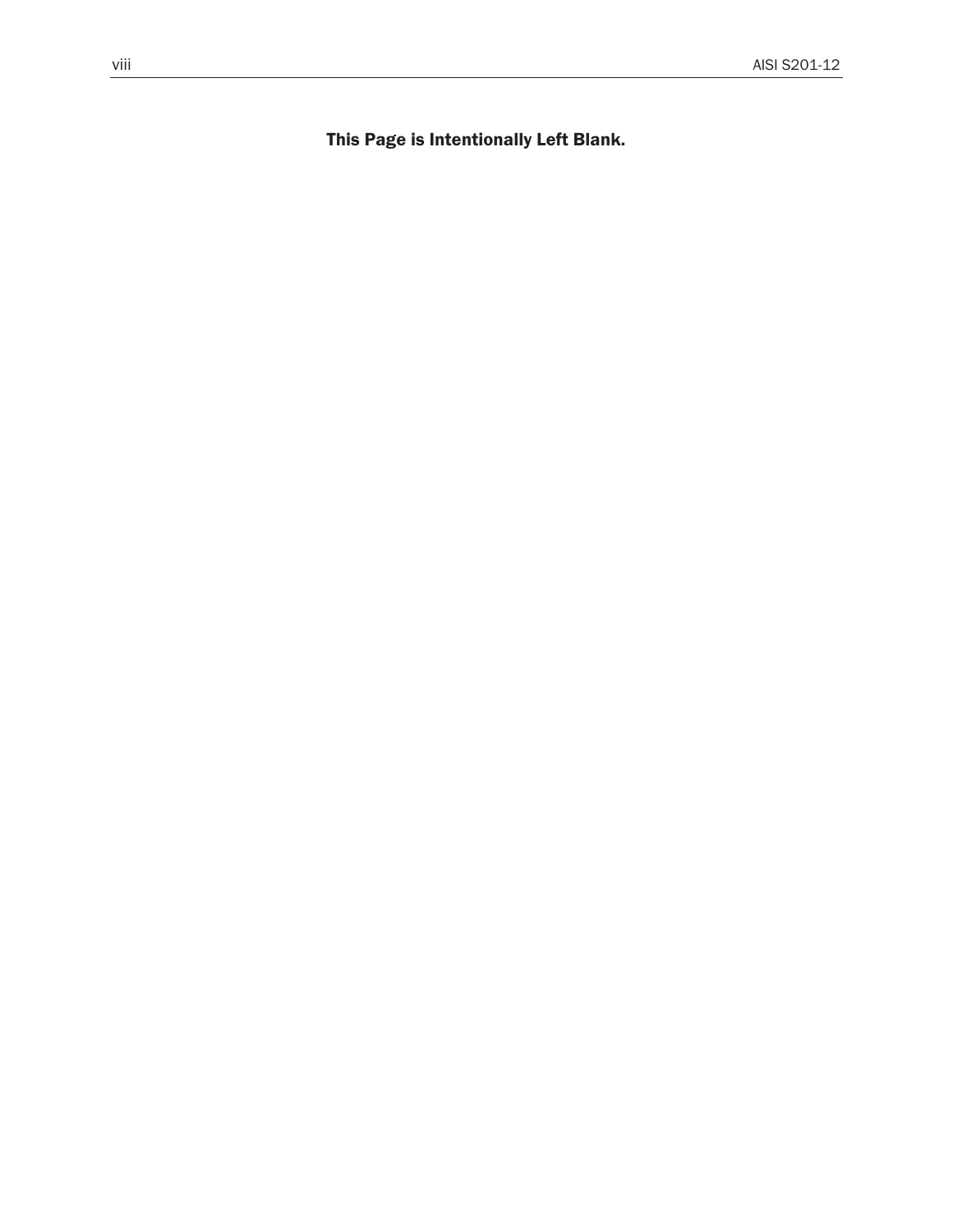# NORTH AMERICAN STANDARD FOR COLD-FORMED STEEL FRAMING – PRODUCT DATA

# A. GENERAL

#### A1 Scope

This standard provides criteria, including material and product requirements, for *structural members* and *nonstructural members* utilized in *cold-formed steel* framing applications where the specified minimum *base steel thickness* is between 18 mils (0.0179 inches) (0.455mm) and 118 mils (0.1180 inches) (2.997mm).

The components covered in this standard include *C-shape studs*, *joists*, *track*, U-channels, furring channels and angles.

This standard shall not preclude the use of other products not meeting the criteria herein, when the other products demonstrate equivalent performance for the intended use to those specified in this standard. Where there is a conflict between this standard and other reference documents, the requirements contained within this standard shall govern.

This standard shall include Sections A through D, and Appendix A, as applicable.

#### A2 Definitions

In this standard, "shall" is used to express a mandatory requirement, i.e., a provision that the user is obliged to satisfy in order to comply with the standard. Provisions described as "permitted" are optional, and the election to use such provisions is at the discretion of the user.

Where the terms appear in this standard in italics, such terms shall have the meaning as defined in AISI S200. Terms included in square brackets are specific to *LSD* terminology. Where a country is indicated in square brackets following the definition, the definition shall apply only in the country indicated. Terms not defined in Section A2 shall have ordinary accepted meaning for the context for which they are intended.

**S** Note: See Appendix A for Provisions applicable to Canada.

#### A3 Referenced Documents

The following documents or portions thereof are referenced within this standard and shall be considered part of the requirements of this document.

1. American Iron and Steel Institute, 25 Massachusetts Avenue NW, Suite 800, Washington, DC 20001:

 AISI S200-12, *North American Standard for Cold-Formed Steel Framing – General Provisions* AISI S220-11, *North American Standard for Cold-Formed Steel Framing – Nonstructural Members*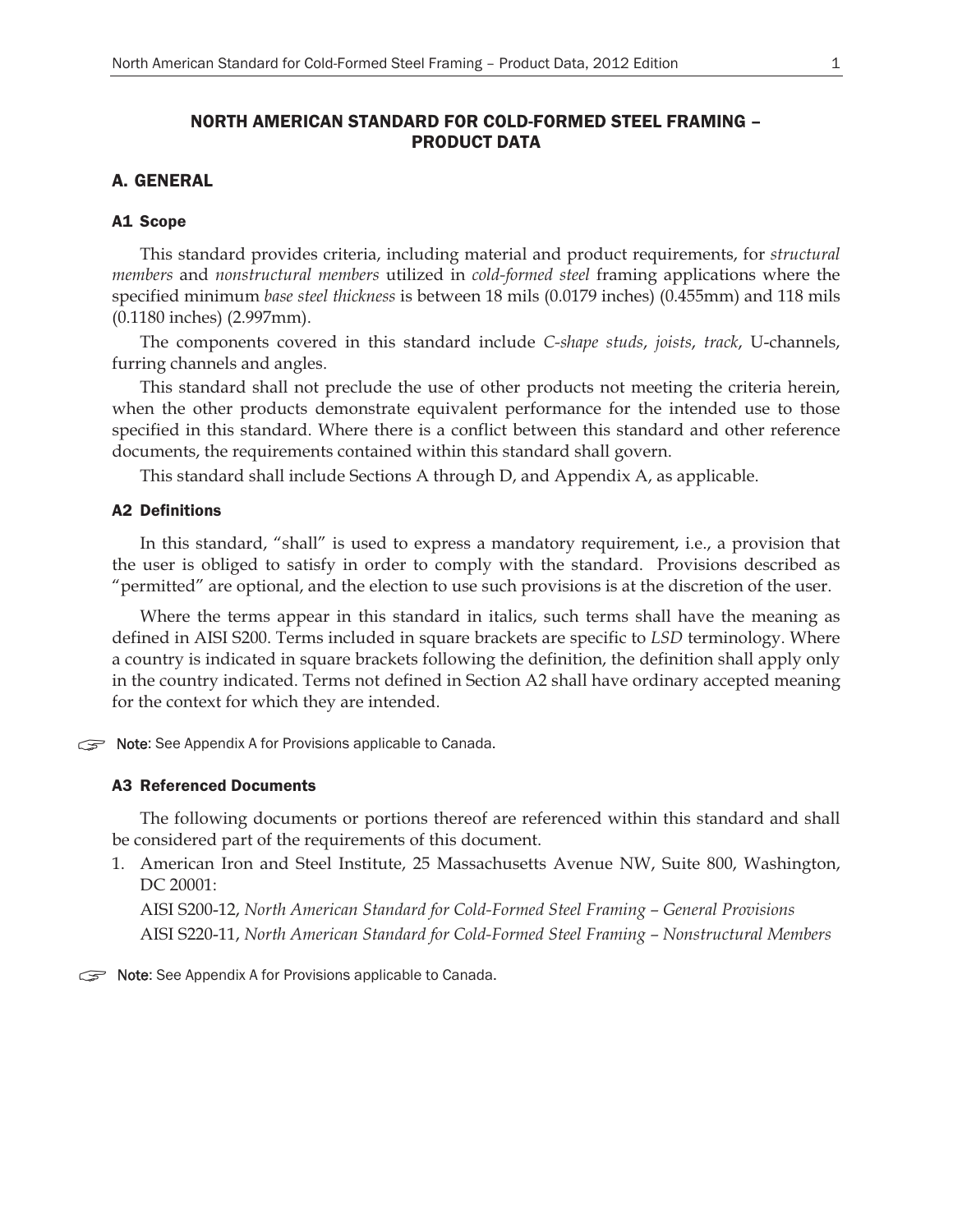# B. MATERIALS

#### B1 Material Specification

*Structural members* shall be cold-formed to shape from sheet steel in compliance with the requirements of AISI S200 Section A3. *Nonstructural members* shall be cold-formed to shape from sheet steel in compliance with the requirements of AISI S220 Section A4. *Structural members* shall be limited to Grade 33 [230] and Grade 50 [340]. *Nonstructural members* shall be limited to Grade 33 [230].

**Note:** See Appendix A for Provisions applicable to Canada.

#### B2 Base Steel Thickness

*Structural members* shall be cold-formed to shape from sheet steel with a minimum *base steel thickness* listed in Table B2-1. *Nonstructural* members shall be cold-formed to shape from sheet steel with a minimum base steel thickness listed in Table B2-2. Member thickness shall be referenced to the corresponding *designation thickness*.

| Stanuaru Thickness - Structural Members |        |                                        |        |                         |  |  |  |  |
|-----------------------------------------|--------|----------------------------------------|--------|-------------------------|--|--|--|--|
| Designation<br><b>Thickness</b>         |        | Minimum Base Steel<br><b>Thickness</b> |        | <b>Design Thickness</b> |  |  |  |  |
|                                         | (inch) | (mm)                                   | (inch) | (mm)                    |  |  |  |  |
| 33                                      | 0.0329 | 0.836                                  | 0.0346 | 0.879                   |  |  |  |  |
| 43                                      | 0.0428 | 1.087                                  | 0.0451 | 1.146                   |  |  |  |  |
| 54                                      | 0.0538 | 1.367                                  | 0.0566 | 1.438                   |  |  |  |  |
| 68                                      | 0.0677 | 1.720                                  | 0.0713 | 1.811                   |  |  |  |  |
| 97                                      | 0.0966 | 2.454                                  | 0.1017 | 2.583                   |  |  |  |  |
| 118                                     | 0.1180 | 2.997                                  | 0.1242 | 3.155                   |  |  |  |  |
|                                         |        |                                        |        |                         |  |  |  |  |

Table B2-1 Standard Thiokness Structural Members

Table B2-2 Standard Thickness - Nonstructural Members

| Designation<br><b>Thickness</b> |        | Minimum Base Steel<br><b>Thickness</b> | Design Thickness |       |  |
|---------------------------------|--------|----------------------------------------|------------------|-------|--|
|                                 | (inch) | (mm)                                   | (inch)           | (mm)  |  |
| 18                              | 0.0179 | 0.455                                  | 0.0188           | 0.478 |  |
| 27                              | 0.0269 | 0.683                                  | 0.0283           | 0.719 |  |
| 30                              | 0.0296 | 0.752                                  | 0.0312           | 0.792 |  |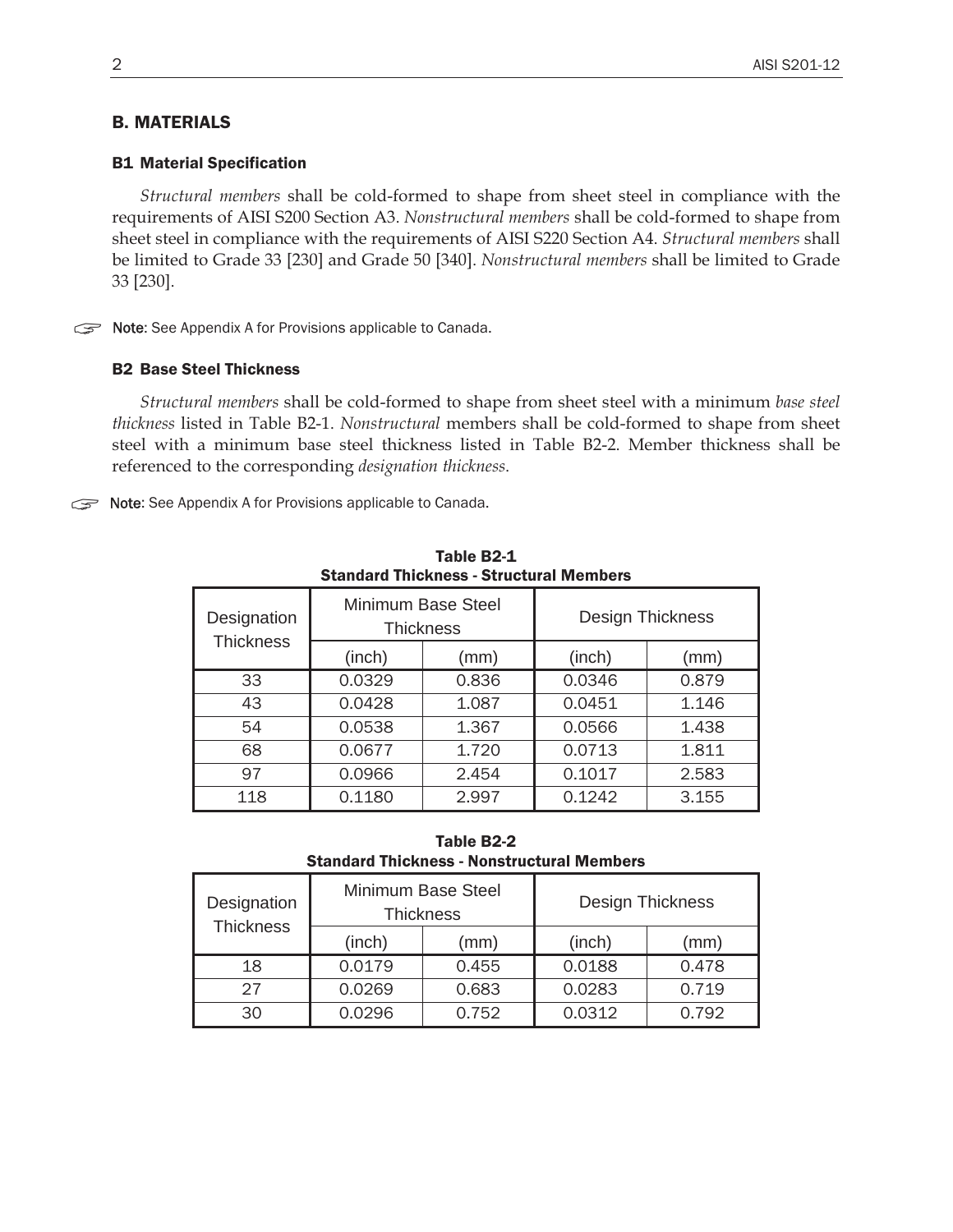# B3 Corrosion Protection

*Structural members* shall have a Zinc or 55% Al-Zinc protective coating in accordance with the requirements of Section A4.1 of AISI S200. *Nonstructural members* shall have a Zinc or 55% Al-Zinc protective coating in accordance with the requirements of Section A5.1 of AISI S220.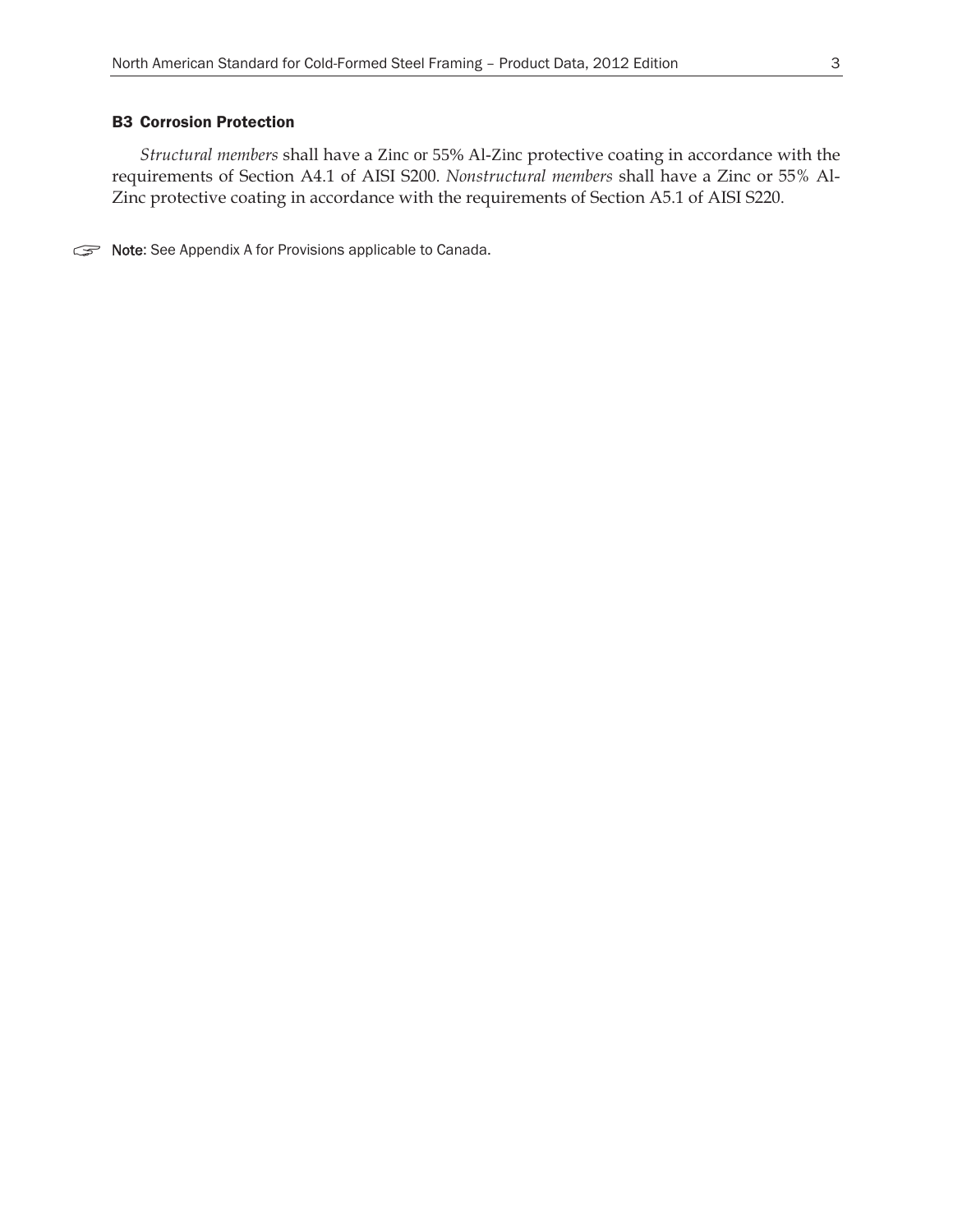# C. PRODUCTS

#### C1 Product Designator

 References to *structural members* and *nonstructural members* shall use a four-part product designator that identifies the size (both *web* depth and *flange* width), style, and thickness. The standard designator as described (i.e. based on U.S. Customary units) shall be used for either U.S. Customary or SI Metric units. The product designator shall consist of the following sequential codes:

A three or four-digit numeral indicating member *web* depth in 1/100 inch. A letter indicating:

S = *Stud* or joist framing member which has *lips*

T = *Track* section

U = Channel or *stud* framing section which does not have *lips*

 $F =$  Furring channels

L = Angle or L-*header*

A three-digit numeral indicating *flange* width in 1/100 inch, followed by a dash. A two- or three-digit numeral indicating *designation thickness*.

When specifying material for use in structural applications, the material *grade* used in design shall be identified on the contract documents and when ordering the material.

#### C2 Standard Shapes

The standard shapes for *structural members* and *nonstructural members* shall be any combination of the basic dimensions listed in Tables C2-1 through C2-5, depending on the member type. The standard shapes are illustrated in Figure C2-1.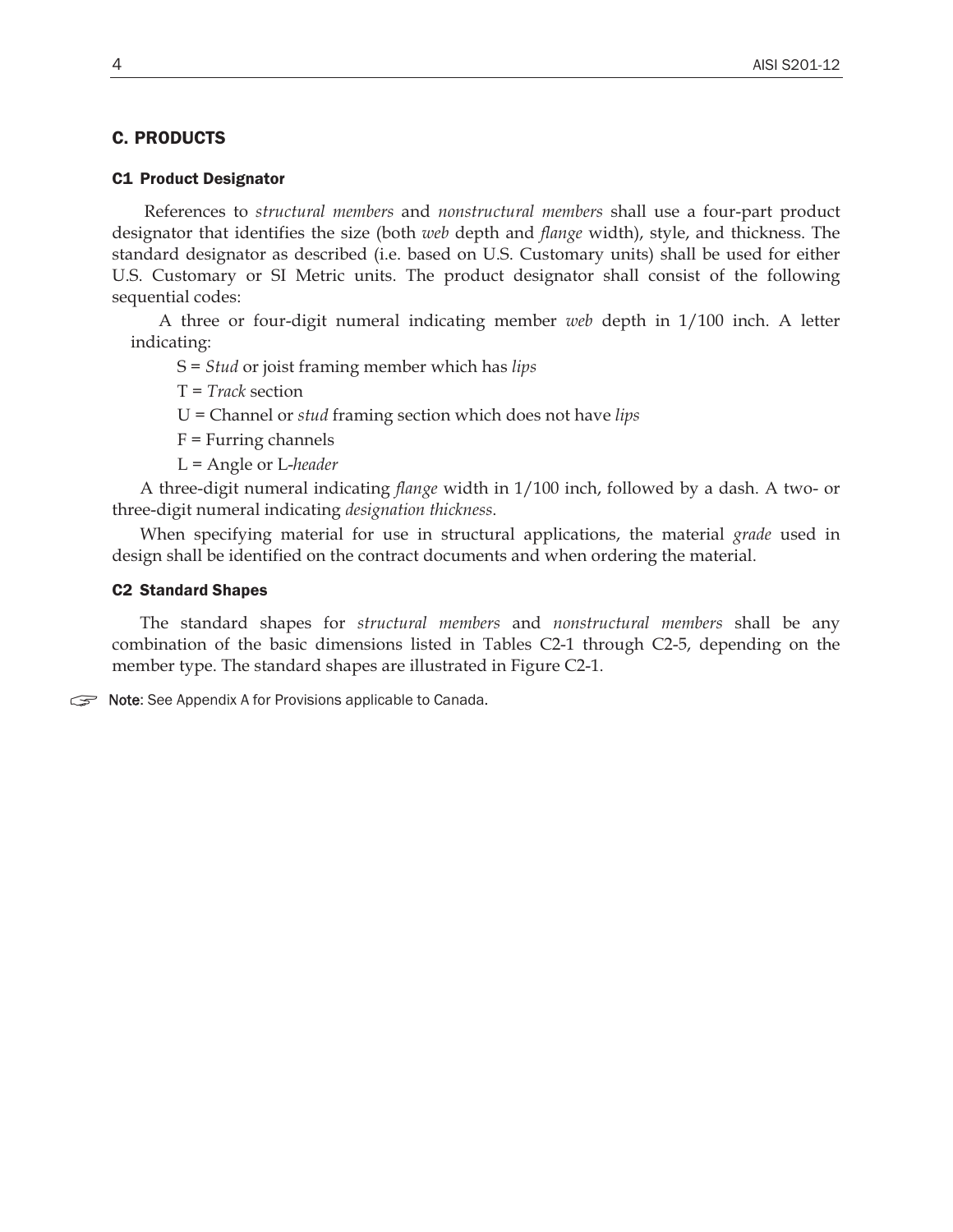

Figure C2-1 Cold-Formed Steel Framing Member Types

Table C2-1 Standard Dimensions for C-Shape Studs and Joists (S)

|             | Web Depth |              |             | Flange Width |              |
|-------------|-----------|--------------|-------------|--------------|--------------|
| Depth       |           | Design Depth | Width       |              | Design Width |
| Designation | (inch)    | (mm)         | Designation | (inch)       | (mm)         |
| 162         | $1 - 5/8$ | 41.3         | 125         | $1 - 1/4$    | 31.8         |
| 250         | $2 - 1/2$ | 63.5         | 137         | $1 - 3/8$    | 34.9         |
| 350         | $3-1/2$   | 88.9         | 162         | $1 - 5/8$    | 41.3         |
| 362         | $3-5/8$   | 92.1         | 200         | 2            | 50.8         |
| 400         | 4         | 102          | 250         | $2 - 1/2$    | 63.5         |
| 550         | $5-1/2$   | 140          | 300         | 3            | 76.2         |
| 600         | 6         | 152          | 350         | $3-1/2$      | 88.9         |
| 800         | 8         | 203          |             |              |              |
| 1000        | 10        | 254          |             |              |              |
| 1200        | 12        | 305          |             |              |              |
| 1400        | 14        | 356          |             |              |              |

| Web Depth |           |              | Flange Width |               |              |
|-----------|-----------|--------------|--------------|---------------|--------------|
| Depth     |           | Design Depth | Width        |               | Design Width |
| signation | (inch)    | (mm)         | Designation  | (inch)        | (mm)         |
| 162       | $1 - 5/8$ | 41.3         | 125          | $1 - 1/4$     | 31.8         |
| 250       | $2 - 1/2$ | 63.5         | 137          | $1 - 3/8$     | 34.9         |
| 350       | $3-1/2$   | 88.9         | 162          | $1 - 5/8$     | 41.3         |
| 362       | $3-5/8$   | 92.1         | 200          | $\mathcal{D}$ | 50.8         |
| 400       | 4         | 102          | 250          | $2 - 1/2$     | 63.5         |
| 550       | $5-1/2$   | 140          | 300          | 3             | 76.2         |
| 600       | 6         | 152          | 350          | $3-1/2$       | 88.9         |

Note: Not all shapes are available in every standard thickness.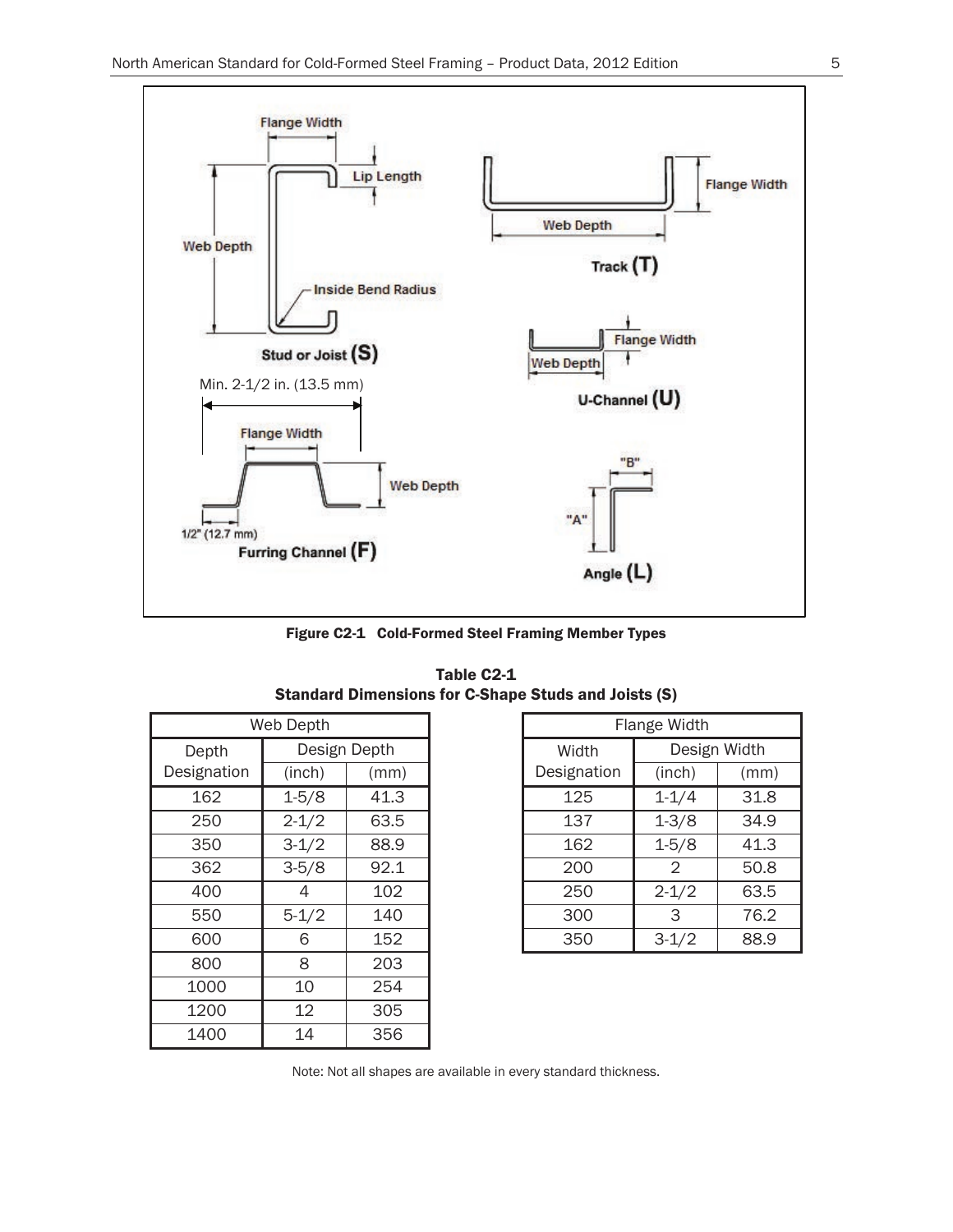| Web Depth   |                               |              |        |       |           | Flange Width |  |
|-------------|-------------------------------|--------------|--------|-------|-----------|--------------|--|
| Depth       |                               | Design Depth |        | Width |           | Design Width |  |
| Designation | Designation<br>(inch)<br>(mm) |              | (inch) | (mm)  |           |              |  |
| 162         | $1 - 5/8$                     | 41.3         |        | 125   | $1 - 1/4$ | 31.8         |  |
| 250         | $2 - 1/2$                     | 63.5         |        | 200   | 2         | 50.8         |  |
| 350         | $3-1/2$                       | 88.9         |        | 250   | $2 - 1/2$ | 63.5         |  |
| 362         | $3 - 5/8$                     | 92.1         |        | 300   | 3         | 76.2         |  |
| 400         | 4                             | 102          |        |       |           |              |  |
| 550         | $5-1/2$                       | 140          |        |       |           |              |  |
| 600         | 6                             | 152          |        |       |           |              |  |
| 800         | 8                             | 203          |        |       |           |              |  |
| 1000        | 10                            | 254          |        |       |           |              |  |
| 1200        | 12                            | 305          |        |       |           |              |  |
| 1400        | 14                            | 356          |        |       |           |              |  |

| Table C2-2                               |  |  |
|------------------------------------------|--|--|
| <b>Standard Dimensions for Track (T)</b> |  |  |

| Web Depth |           |              | Flange Width |           |              |
|-----------|-----------|--------------|--------------|-----------|--------------|
| epth      |           | Design Depth | Width        |           | Design Width |
| ignation  | (inch)    | (mm)         | Designation  | (inch)    | (mm)         |
| 162       | $1 - 5/8$ | 41.3         | 125          | $1 - 1/4$ | 31.8         |
| 250       | $2 - 1/2$ | 63.5         | 200          | 2         | 50.8         |
| 350       | $3-1/2$   | 88.9         | 250          | $2 - 1/2$ | 63.5         |
| 362       | $3-5/8$   | 92.1         | 300          | 3         | 76.2         |

Note: Not all shapes are available in every standard thickness.

Table C2-3 Standard Dimensions for U-Channel (U)

|             | Web Depth    |      |             | Flange Width |              |
|-------------|--------------|------|-------------|--------------|--------------|
| Depth       | Design Depth |      | Width       |              | Design Width |
| Designation | (inch)       | (mm) | Designation | (inch)       | (mm)         |
| 75          | 3/4          | 19.1 | 50          | 1/2          | 12.7         |
| 150         | $1 - 1/2$    | 38.1 | 75          | 3/4          | 19.1         |
| 200         | 2            | 50.8 |             |              |              |
| 250         | $2 - 1/2$    | 63.5 |             |              |              |

| Web Depth |           |              |  |             | Flange Width |      |
|-----------|-----------|--------------|--|-------------|--------------|------|
| Depth     |           | Design Depth |  | Width       | Design Width |      |
| signation | (inch)    | mm)          |  | Designation | (inch)       | (mm  |
| 75        | 3/4       | 19.1         |  | 50          | 1/2          | 12.7 |
| 150       | $1 - 1/2$ | 38.1         |  | 75          | 3/4          | 19.1 |

Note: Not all shapes are available in every standard thickness.

Table C2-4 Standard Dimensions for Furring Channel (F)

|             | Web Depth |              |             | Flange Width |              |
|-------------|-----------|--------------|-------------|--------------|--------------|
| Depth       |           | Design Depth | Width       |              | Design Width |
| Designation | (inch)    | (mm)         | Designation | (inch)       | (mm)         |
| 87          | 7/8       | 22.2         | 125         | $1 - 1/4$    | 31.8         |
| 150         | $1 - 1/2$ | 38.1         |             |              |              |

Note: Not all shapes are available in every standard thickness.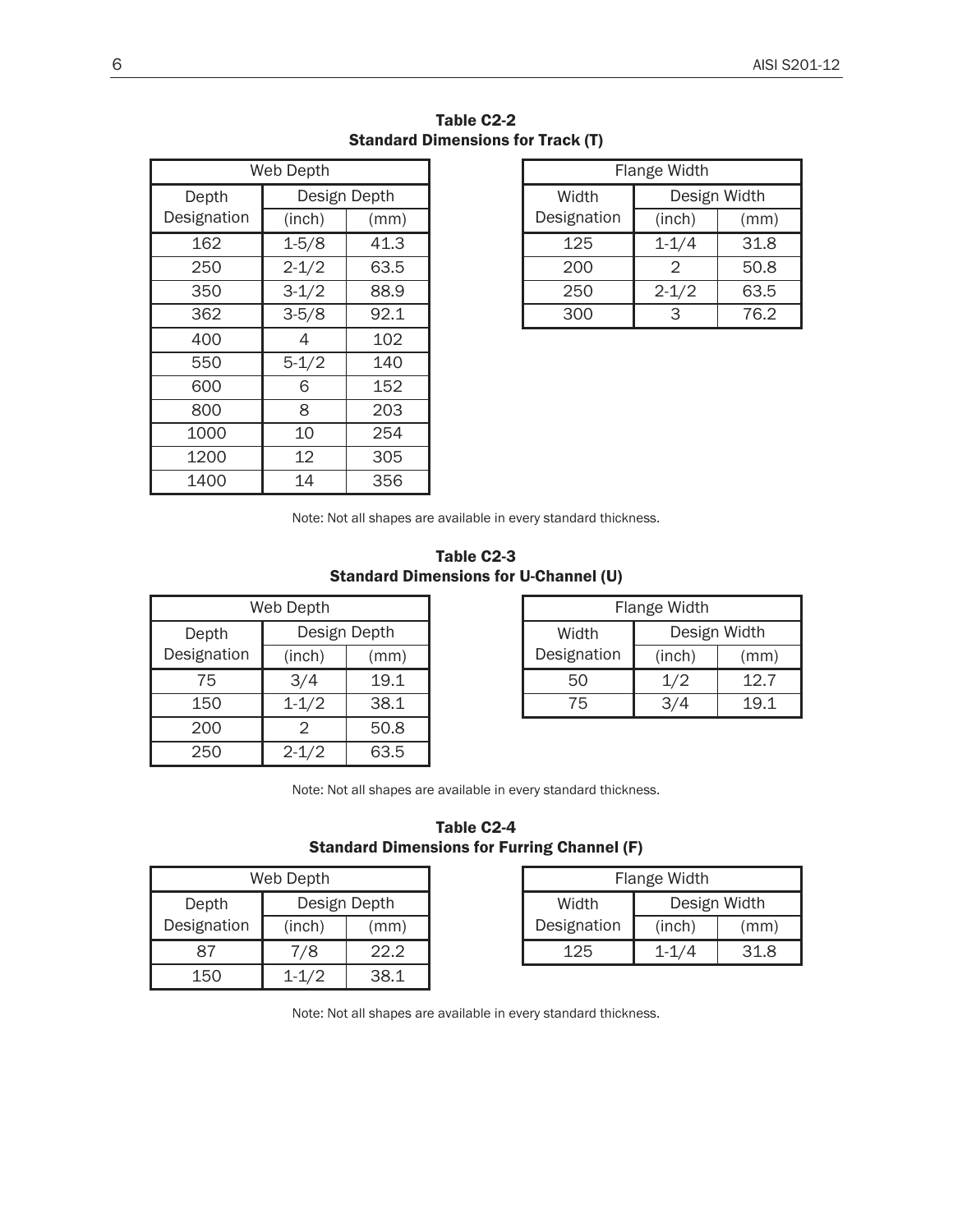| "A" Flange Width |              |      |             |              | "B" Flange Width |  |
|------------------|--------------|------|-------------|--------------|------------------|--|
| Depth            | Design Depth |      | Width       | Design Width |                  |  |
| Designation      | (inch)       | (mm) | Designation | (inch)       | (mm)             |  |
| 62               | 5/8          | 15.9 | 62          | 5/8          | 15.9             |  |
| 87               | 7/8          | 22.2 | 87          | 7/8          | 22.2             |  |
| 137              | $1 - 3/8$    | 34.9 | 137         | $1 - 3/8$    | 34.9             |  |
| 150              | $1 - 1/2$    | 38.1 | 150         | $1 - 1/2$    | 38.1             |  |
| 200              | 2            | 50.8 | 200         | 2            | 50.8             |  |
| 300              | 3            | 76.2 | 300         | 3            | 76.2             |  |

| Table C <sub>2</sub> -5                   |  |
|-------------------------------------------|--|
| <b>Standard Dimensions for Angles (L)</b> |  |

| "A" Flange Width |              |      |  | "B" Flange Width |           |      |  |              |
|------------------|--------------|------|--|------------------|-----------|------|--|--------------|
| epth             | Design Depth |      |  |                  |           |      |  | Design Width |
| ignation         | (inch)       | (mm) |  | Designation      | (inch)    | (mm) |  |              |
| 62               | 5/8          | 15.9 |  | 62               | 5/8       | 15.9 |  |              |
| 87               | 7/8          | 22.2 |  | 87               | 7/8       | 22.2 |  |              |
| 137              | $1 - 3/8$    | 34.9 |  | 137              | $1 - 3/8$ | 34.9 |  |              |
| 150              | $1 - 1/2$    | 38.1 |  | 150              | $1 - 1/2$ | 38.1 |  |              |
| 200              | 2            | 50.8 |  | 200              | 2         | 50.8 |  |              |
| 300              | З            | 76.2 |  | 300              | 3         | 76.2 |  |              |

Note: Not all shapes are available in every standard thickness.

# C3 Inside Bend Radius

The size of the inside bend radius used for design shall comply with the requirements shown in Table C3-1.

Table C3-1

| <b>Design Inside Bend Radius</b> |                    |       |  |  |  |  |
|----------------------------------|--------------------|-------|--|--|--|--|
| Designation                      | Inside Bend Radius |       |  |  |  |  |
| <b>Thickness</b>                 | (inch)             | (mm)  |  |  |  |  |
| 18                               | 0.0843             | 2.141 |  |  |  |  |
| 27                               | 0.0796             | 2.022 |  |  |  |  |
| 30                               | 0.0781             | 1.984 |  |  |  |  |
| 33                               | 0.0764             | 1.941 |  |  |  |  |
| 43                               | 0.0712             | 1.808 |  |  |  |  |
| 54                               | 0.0849             | 2.156 |  |  |  |  |
| 68                               | 0.1069             | 2.715 |  |  |  |  |
| 97                               | 0.1525             | 3.874 |  |  |  |  |
| 118                              | 0.1863             | 4.732 |  |  |  |  |

## C4 Lip Length

The *lip* length on a *C-shape stud* or *joist structural member* or *nonstructural member* shall be related to the *flange* width as listed in Table C4-1.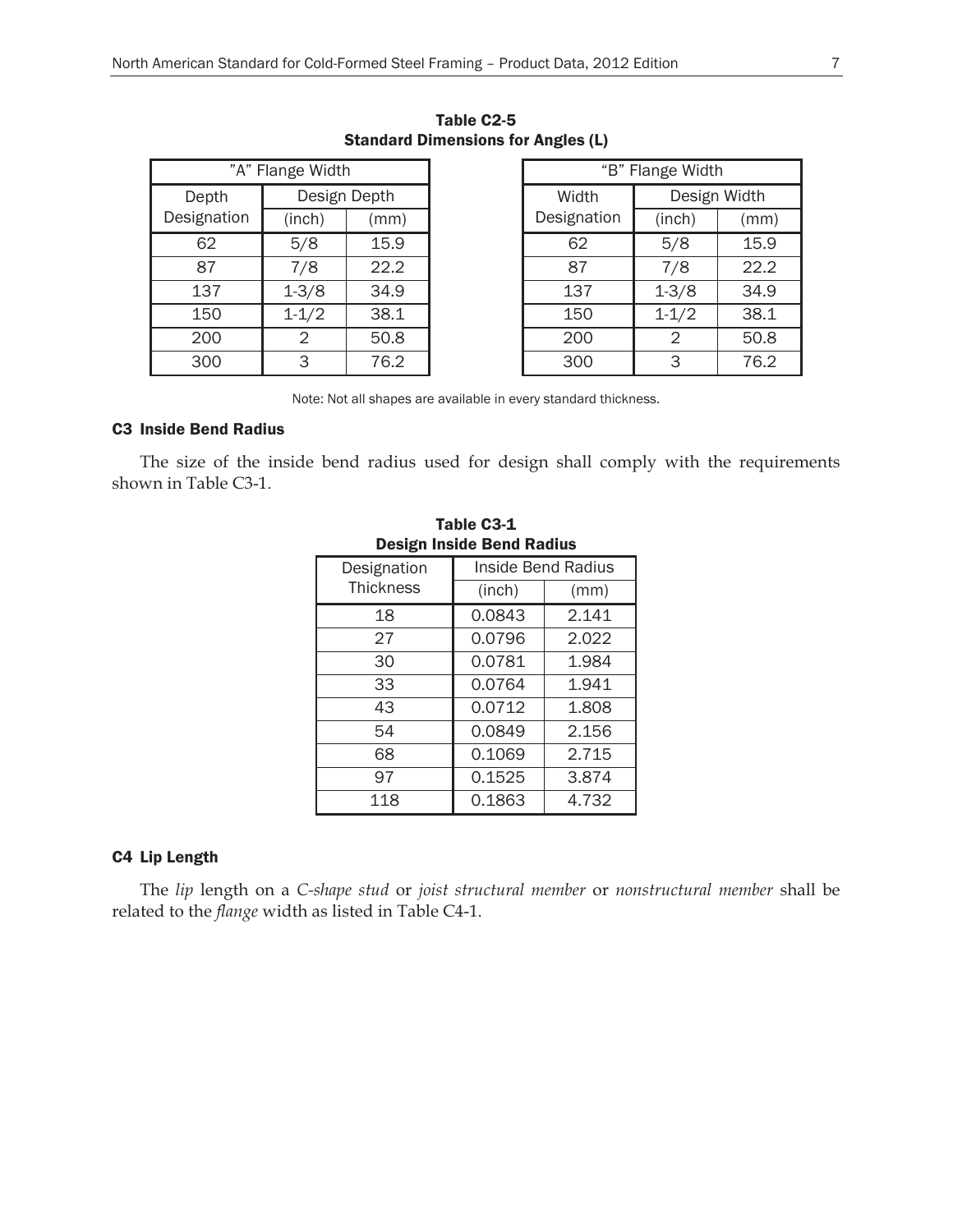| <b>POSING FIR EQUIPRIL TOL O ORGAN OTHER SHOPS (O)</b> |           |              |                   |      |  |  |
|--------------------------------------------------------|-----------|--------------|-------------------|------|--|--|
| Section                                                |           | Flange Width | Design Lip Length |      |  |  |
|                                                        | (inch)    | (mm)         | (inch)            | (mm) |  |  |
| S <sub>125</sub>                                       | $1 - 1/4$ | 31.8         | 3/16              | 4.8  |  |  |
| S <sub>137</sub>                                       | $1 - 3/8$ | 34.9         | 3/8               | 9.5  |  |  |
| S <sub>162</sub>                                       | $1 - 5/8$ | 41.3         | 1/2               | 12.7 |  |  |
| S200                                                   | 2         | 50.8         | 5/8               | 15.9 |  |  |
| S250                                                   | $2 - 1/2$ | 63.5         | 5/8               | 15.9 |  |  |
| S300                                                   | 3         | 76.2         | 5/8               | 15.9 |  |  |
| S350                                                   | $3-1/2$   | 88.9         |                   | 25.4 |  |  |

Table C4-1 Design Lip Length for C-Shape Studs and Joists (S)

#### C5 Punchouts

Unless specified otherwise by the manufacturer, factory *punchouts* (perforations) shall comply with the following conditions:

- (1) *Punchouts* shall be spaced along the centerline of the *web* of the framing member;
- (2) *Punchouts* shall have a center-to-center spacing of not less than 24 inches (610 mm);
- (3) *Punchouts* shall have a width not greater than half the member depth or 2-1/2 inches (63.5 mm), whichever is less;
- (4) *Punchouts* shall have a length not exceeding 4-1/2 inches (114 mm); and
- (5) The distance from the center of the last *punchout* to the end of the member shall not be less than 12 inches (305 mm), unless otherwise specified.

Any configuration or combination of holes that fits within the *punchout* width and length limitations is permitted.

#### C6 Product Identification

*Structural members* shall be identified in accordance with the requirements of Section A5.4 of AISI S200. *Nonstructural members* shall be identified in accordance with the requirements of Section A6.5 of AISI S220.

**S** Note: See Appendix A for Provisions applicable to Canada.

### C7 Manufacturing Tolerances

*Structural members* shall comply with the manufacturing tolerances listed in Section A5.3 of AISI S200. *Nonstructural members* shall comply with the manufacturing tolerances listed in Section A6.4 of AISI S220.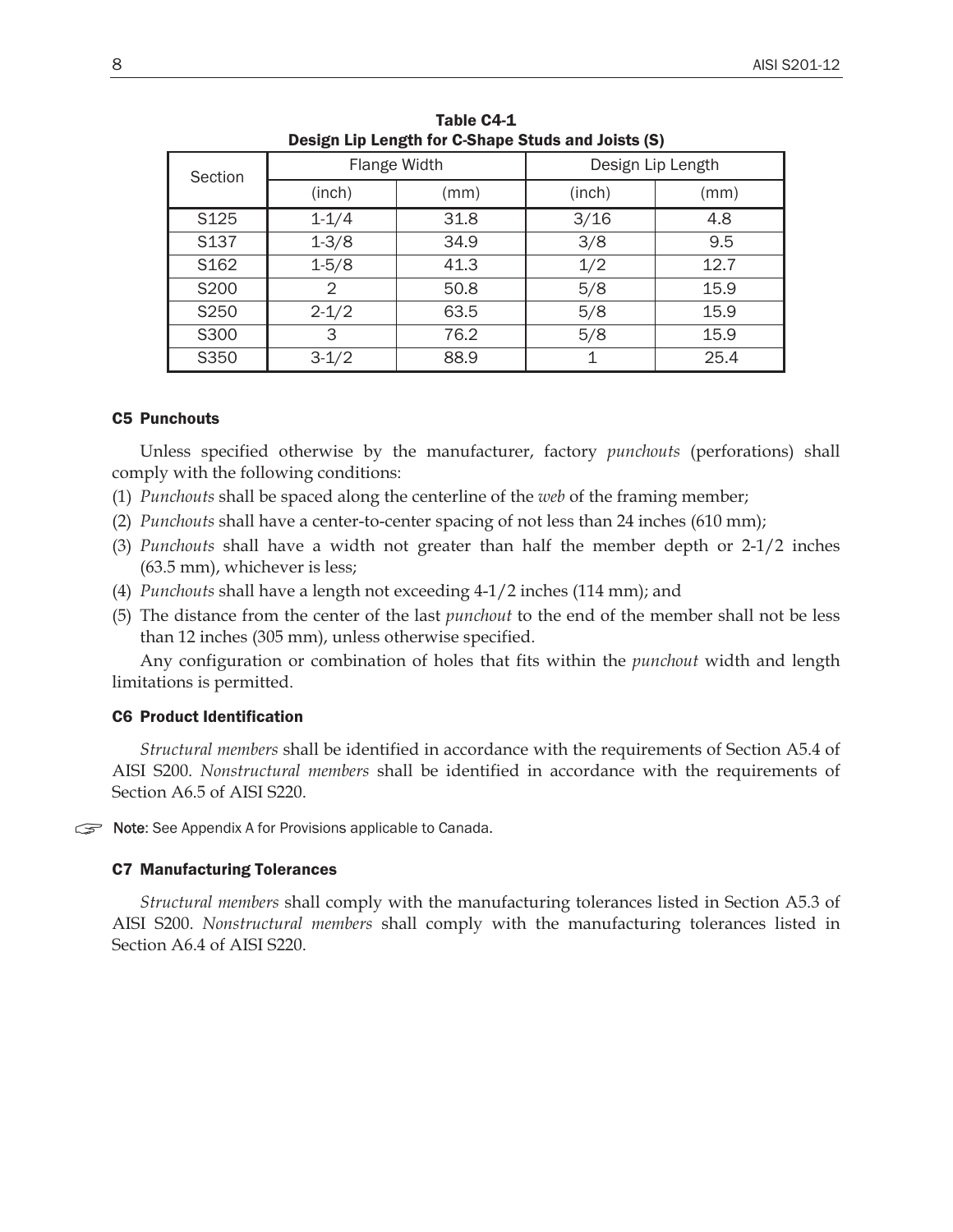# D. QUALITY ASSURANCE

*Structural members* and *nonstructural members* shall be manufactured in accordance with a properly documented quality control program. Manufacturers shall establish filing methods that document the proper application of quality assurance procedures throughout the manufacturing process.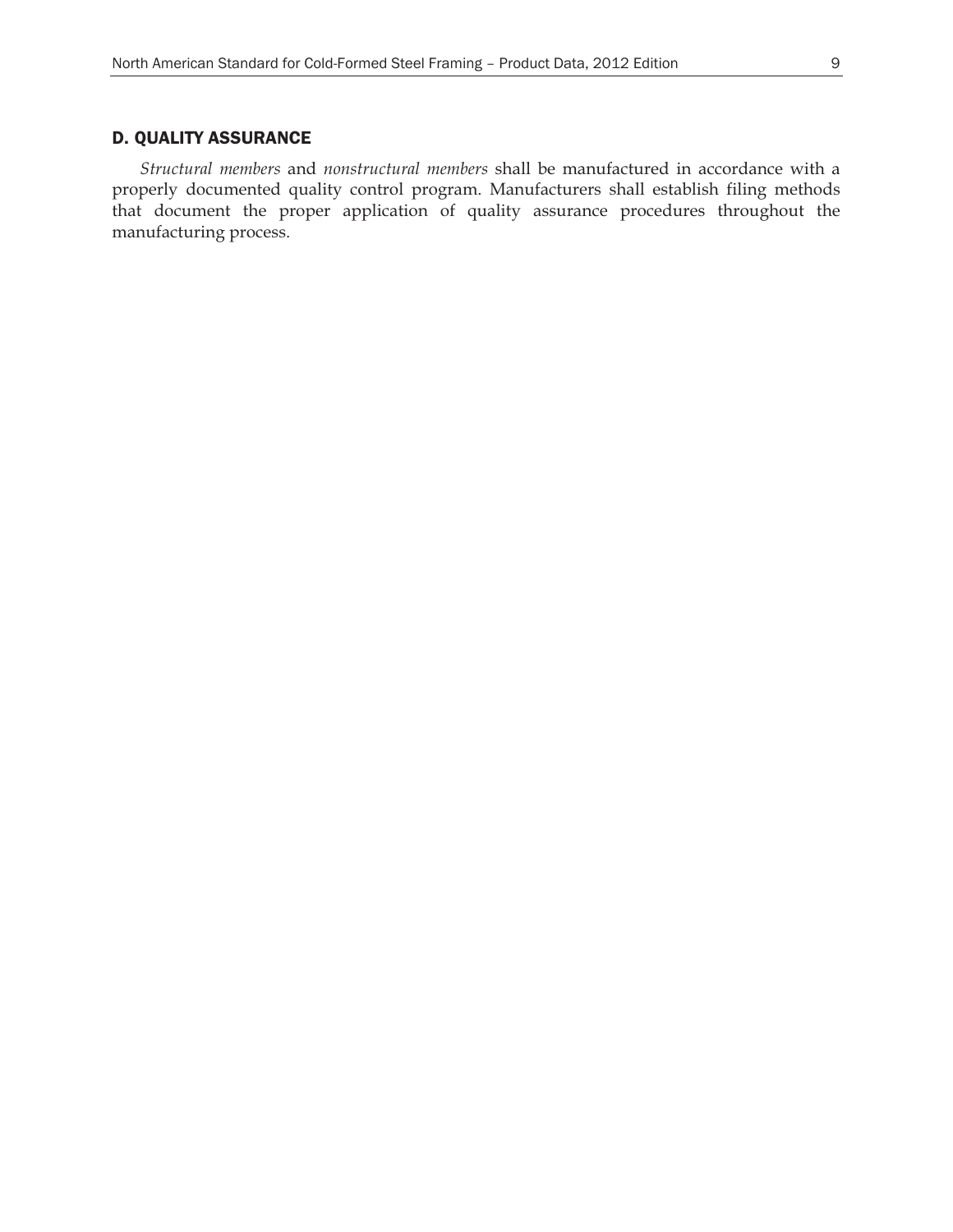This Page is Intentionally Left Blank.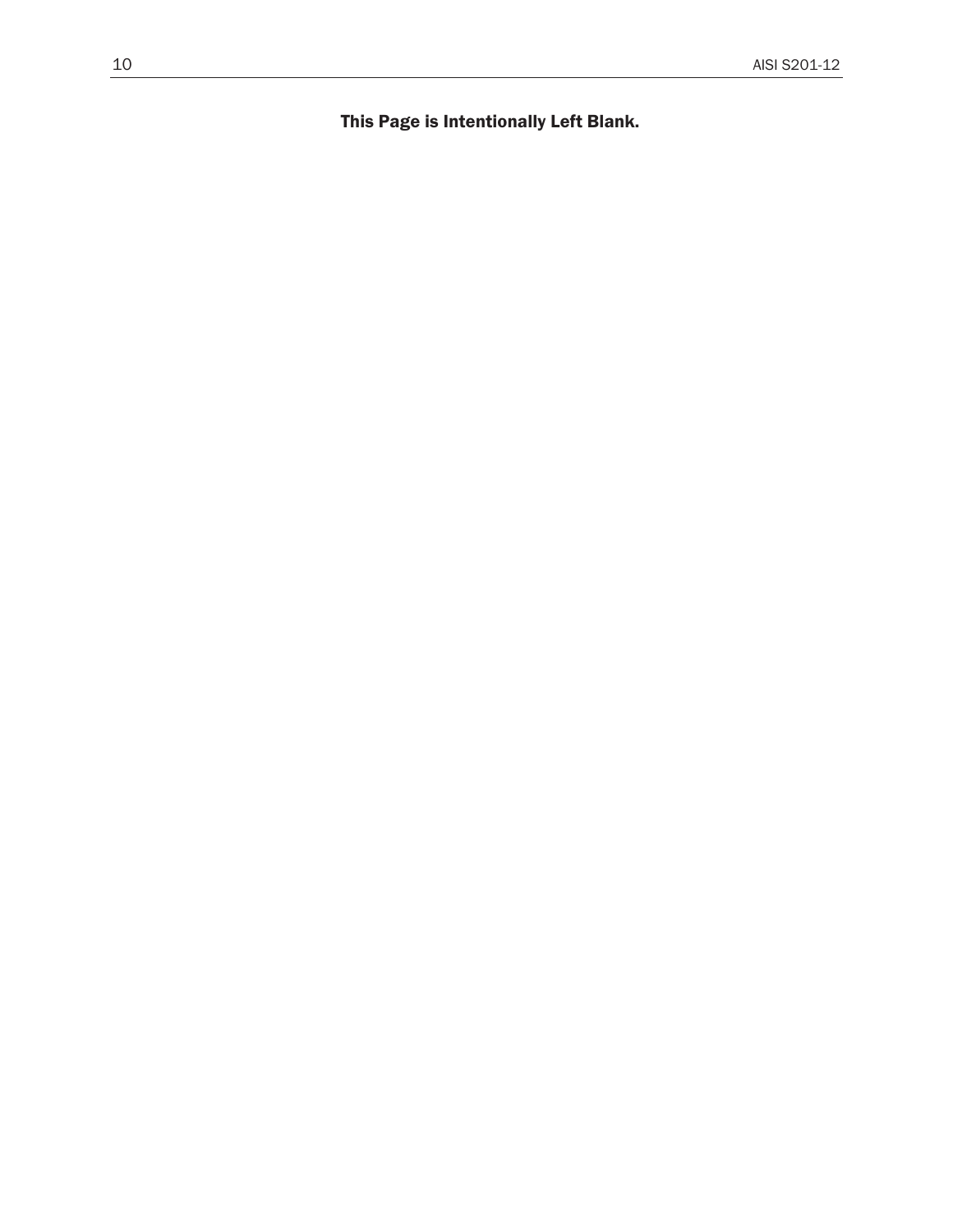

Appendix A: Provisions Applicable to Canada

2012 EDITION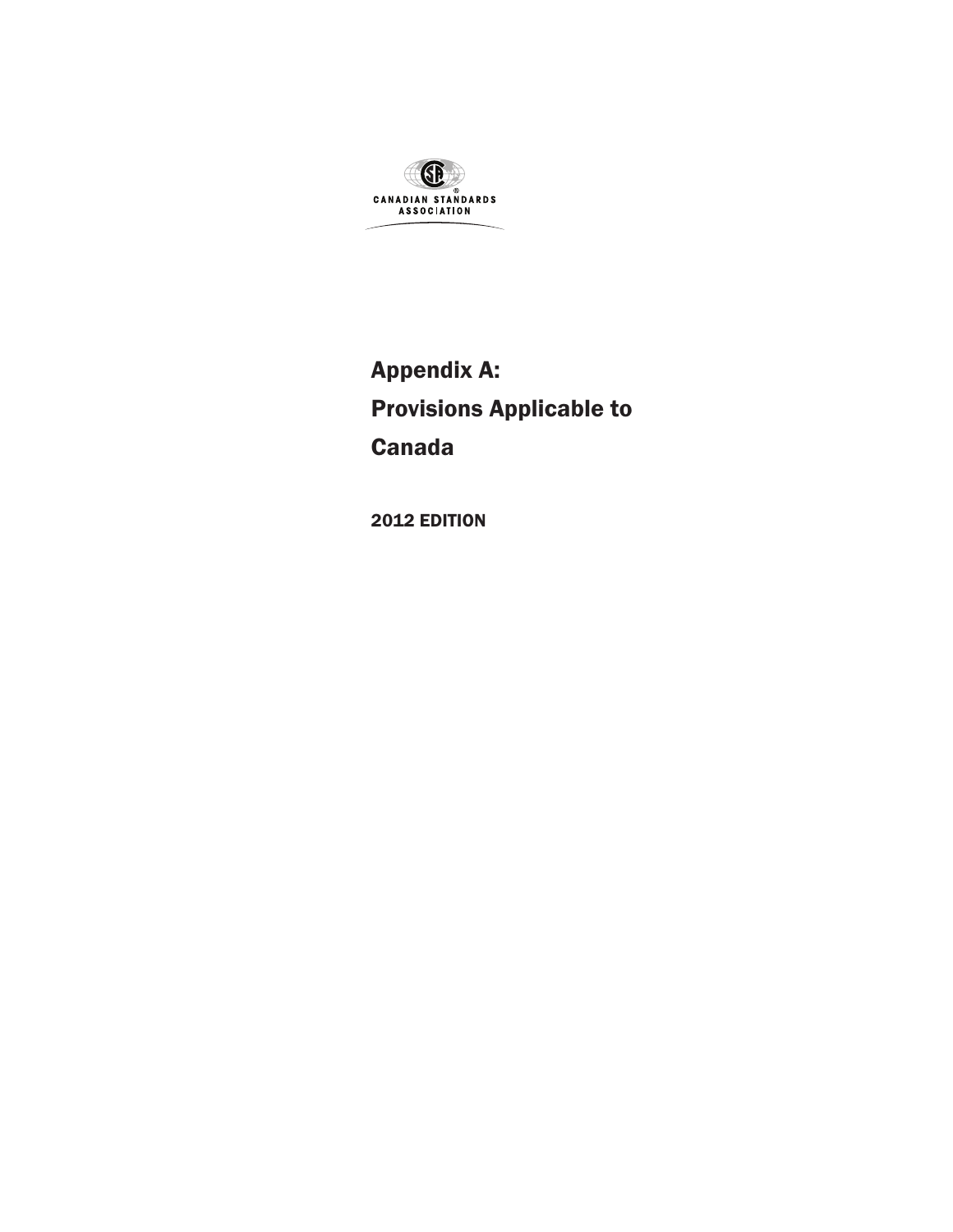# This Page is Intentionally Left Blank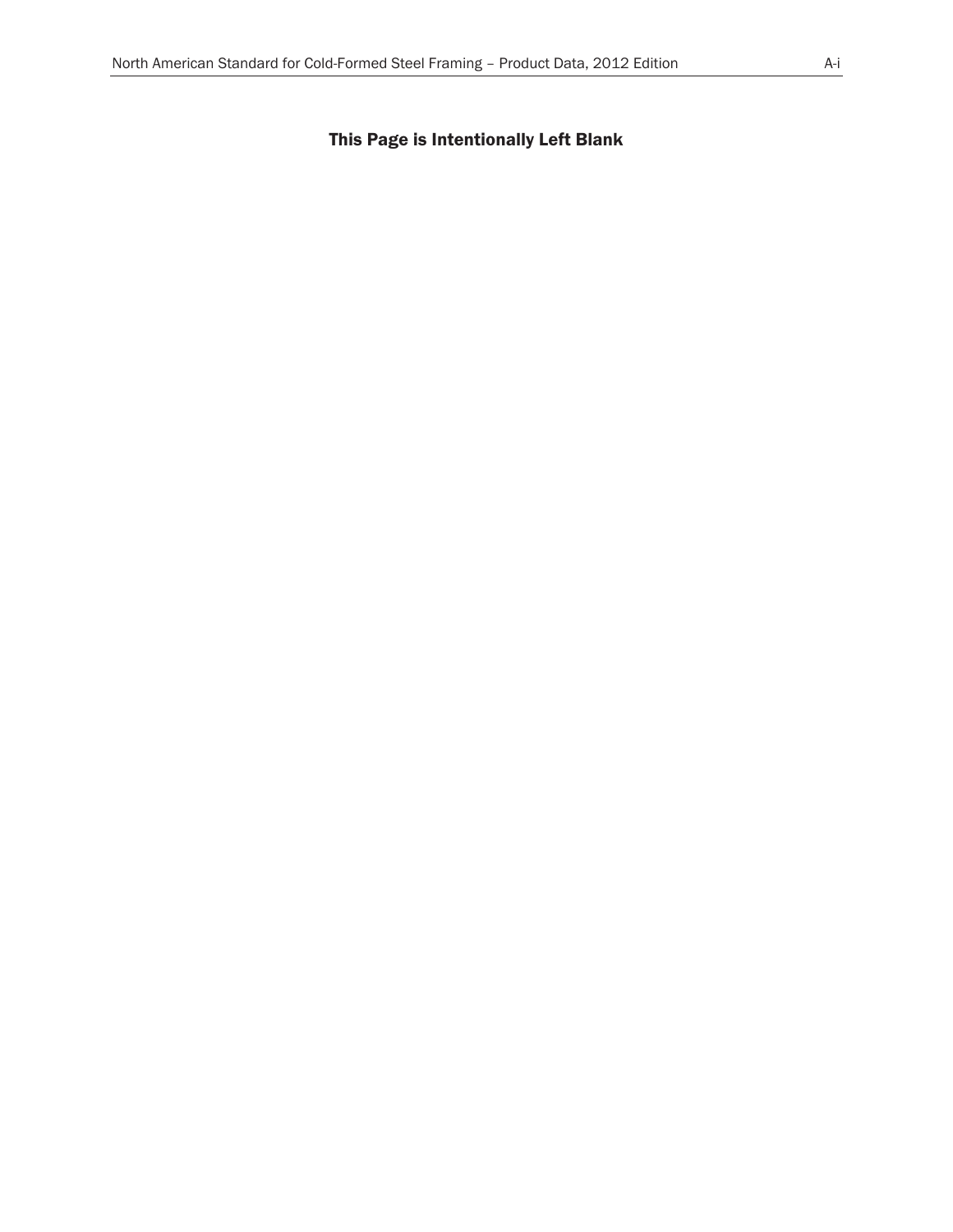# APPENDIX A: PROVISIONS APPLICABLE TO CANADA

The material contained in this appendix provides the range of products that are standard in Canada.

A section number ending with a letter indicates that the provisions herein supplement the corresponding section in Chapters A through D of the standard. A section number not ending with a letter indicates that the section gives the entire provision.

## A2a Definitions

*Nonstructural Member*. A member in a steel-framed system which is limited to a transverse (out-of-plane) load of not more than 0.50 kPa (10 psf); a superimposed axial load, exclusive of sheathing materials, of not more than  $1.46 \text{ kN/m}$  (100 lb/ft); or a superimposed vertical load of not more than 0.89 kN (200 lbs).

## A3a Referenced Documents

In addition to the documents referenced in Section A3, the following documents or portions thereof are referenced within Appendix A and shall be considered part of the requirements of Appendix A.

2. ASTM International, 100 Barr Harbor Drive, West Conshohocken, PA 19428-2959:

 ASTM A653/A653M-11, *Standard Specification for Steel Sheet, Zinc-Coated (Galvanized) or Zinc-Iron Alloy-Coated (Galvannealed) by the Hot-Dip Process*

 ASTM A792/A792M-10, *Standard Specification for Steel Sheet, 55% Aluminum-Zinc Alloy-Coated by the Hot-Dip Process*

### B1a Material Specification

Alternatively, *structural members* and *nonstructural members* shall be cold-formed to shape from sheet steel in compliance with the requirements of ASTM A653 Type SS or ASTM A792 Type SS.

The design *yield strength* of the material shall be related to the thickness as listed in Table B1-1a.

|                                 | Standard Tield Strength and Inickness |       |  |
|---------------------------------|---------------------------------------|-------|--|
| Designation<br><b>Thickness</b> | Design Yield<br>Strength              |       |  |
|                                 | (ksi)                                 | (MPa) |  |
| 18                              | 33                                    | 230   |  |
| 33                              | 33                                    | 230   |  |
| 43                              | 33                                    | 230   |  |
| 54                              | 50                                    | 345   |  |
| 68                              | 50                                    | 345   |  |
| 97                              | 50                                    | 345   |  |

Table B1-1a Standard Yield Strength and Thickness

## B2 Base Steel Thickness

*Structural members* and *nonstructural members* shall be cold-formed to shape from sheet steel with a minimum *base steel thickness* listed in Table B2-1. Member thickness shall be referenced to the corresponding *designation thickness*.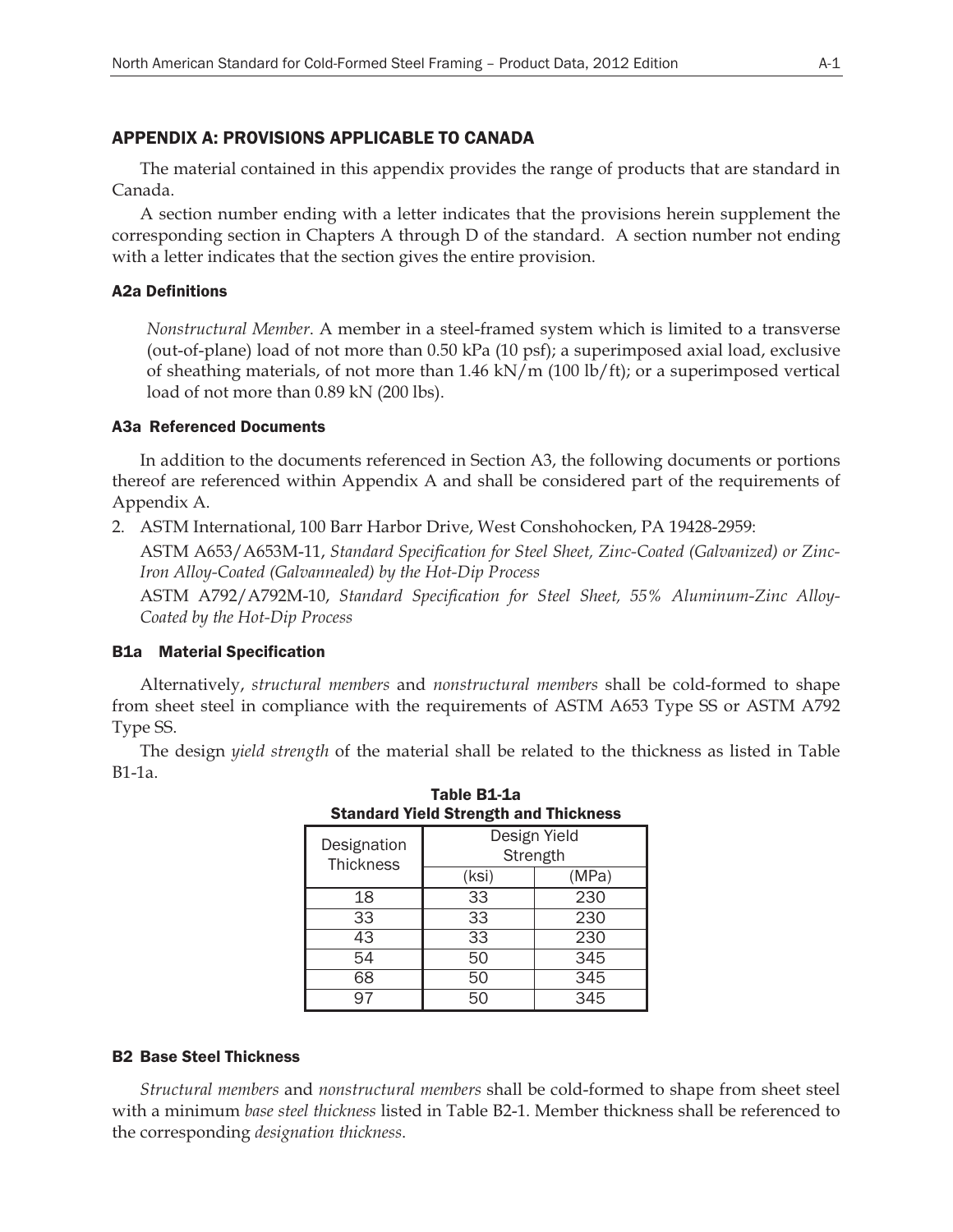| Designation<br><b>Thickness</b> | Minimum Base Steel | <b>Thickness</b> | Design Thickness |       |  |
|---------------------------------|--------------------|------------------|------------------|-------|--|
|                                 | (inch)             | (mm)             | (inch)           | (mm)  |  |
| 18                              | 0.0179             | 0.455            | 0.0188           | 0.478 |  |
| 33                              | 0.0329             | 0.836            | 0.0346           | 0.879 |  |
| 43                              | 0.0428             | 1.087            | 0.0451           | 1.146 |  |
| 54                              | 0.0538             | 1.367            | 0.0566           | 1.438 |  |
| 68                              | 0.0677             | 1.720            | 0.0713           | 1.811 |  |
| 97                              | 0.0966             | 2.454            | 0.1017           | 2.583 |  |

Table B2-1 Standard Thickness

#### B3a Corrosion Protection

*Structural members* and *nonstructural members* shall comply with the minimum metallic coating weight [mass] requirements shown in Table B3-1a.

| Table B3-1a                                                   |
|---------------------------------------------------------------|
| <b>Coating Weight [Mass] Requirements (Metallic Coatings)</b> |
|                                                               |

| Member Type    | Coating Designation                                                              |
|----------------|----------------------------------------------------------------------------------|
| Structural     | G60 [Z180] <sup>A</sup> AZ50 [AZM150] <sup>B</sup>                               |
| Non-Structural | G40 [Z120]A AZ50 [AZM150]B                                                       |
|                | $\Lambda$ Zine sected steel sheet as described in ACTM Crestfiestion ACEO (ACEOM |

A Zinc-coated steel sheet as described in ASTM Specification A653/A653M.

B 55% aluminum-zinc alloy-coated steel sheet as described in ASTM Specification A792/A792M.

## C2a Standard Shapes

**Exception:** The standard shapes for *studs*, *joists*, and *track* shall be any combination of the basic dimensions listed in Tables C2-1a and C2-2a, depending on the member type.

|             | Web Depth |              |  |
|-------------|-----------|--------------|--|
| Depth       |           | Design Depth |  |
| Designation | (inch)    | (mm)         |  |
| 162         | $1 - 5/8$ | 41.3         |  |
| 250         | $2 - 1/2$ | 63.5         |  |
| 362         | $3 - 5/8$ | 92.1         |  |
| 400         | 4         | 102          |  |
| 600         | 6         | 152          |  |
| 800         | 8         | 203          |  |
| 1000        | 10        | 254          |  |
| 1200        | 12        | 305          |  |
| 1400        | 14        | 356          |  |

Table C2-1a Standard Dimensions for C-Shape Studs and Joists (S)

| Web Depth |              | Flange Width |             |           |              |
|-----------|--------------|--------------|-------------|-----------|--------------|
| Depth     | Design Depth |              | Width       |           | Design Width |
| signation | (inch)       | (mm)         | Designation | (inch)    | (mm)         |
| 162       | $1 - 5/8$    | 41.3         | 125         | $1 - 1/4$ | 31.8         |
| 250       | $2 - 1/2$    | 63.5         | 162         | $1 - 5/8$ | 41.3         |
| 362       | $3-5/8$      | 92.1         | 200         | 2         | 50.8         |
| 400       | 4            | 102          | 250         | $2 - 1/2$ | 63.5         |
| 600       | 6            | 152          | 300         | 3         | 76.2         |
|           |              |              |             |           |              |

Note: Not all shapes are available in every standard thickness.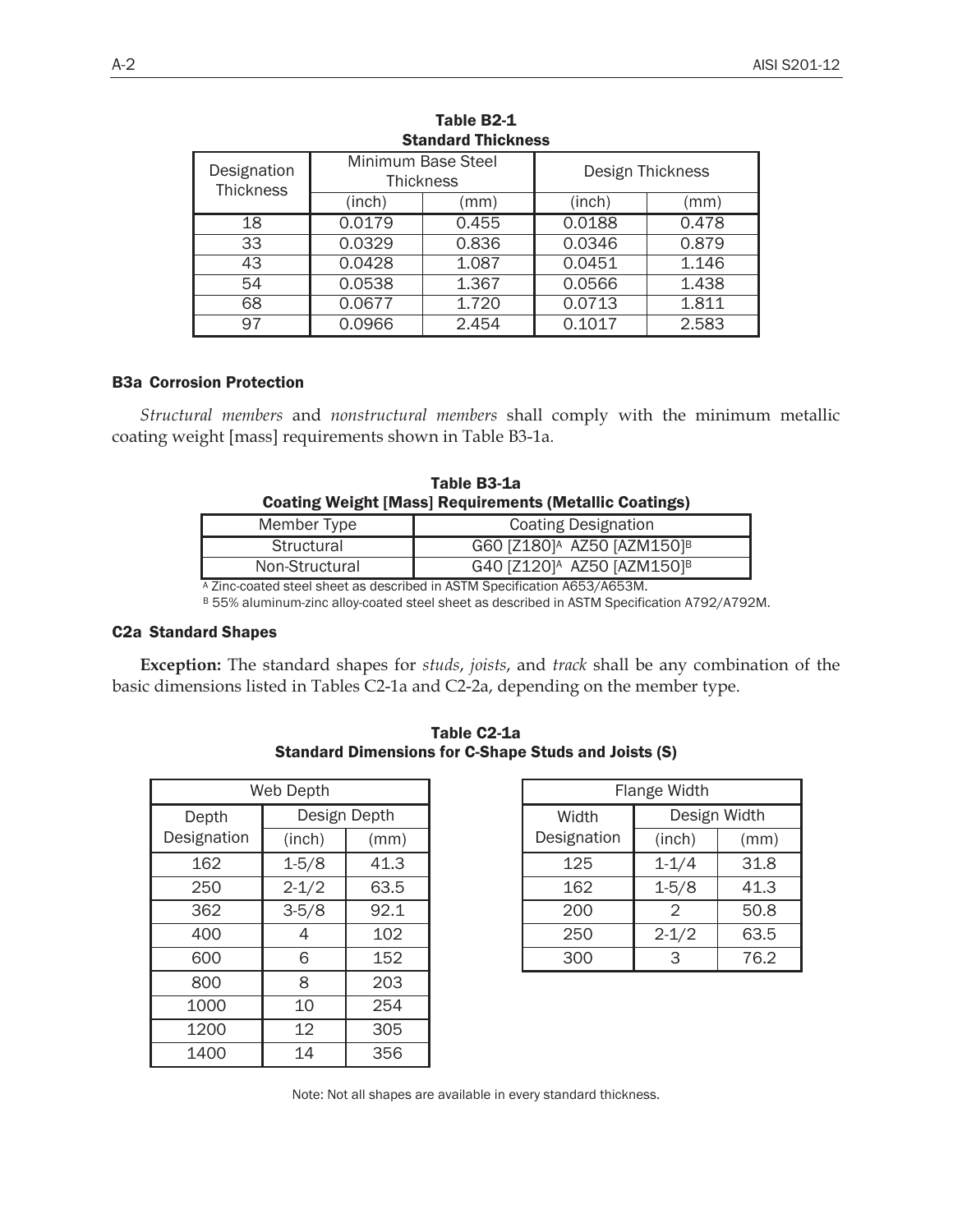| Web Depth   |              |      | Flange Width |              |      |
|-------------|--------------|------|--------------|--------------|------|
| Depth       | Design Depth |      | Width        | Design Width |      |
| Designation | (inch)       | (mm) | Designation  | (inch)       | (mm) |
| 162         | $1 - 5/8$    | 41.3 | 125          | $1 - 1/4$    | 31.8 |
| 250         | $2 - 1/2$    | 63.5 | 200          | 2            | 50.8 |
| 362         | $3-5/8$      | 92.1 |              |              |      |
| 400         | 4            | 102  |              |              |      |
| 600         | 6            | 152  |              |              |      |
| 800         | 8            | 203  |              |              |      |
| 1000        | 10           | 254  |              |              |      |
| 1200        | 12           | 305  |              |              |      |
| 1400        | 14           | 356  |              |              |      |

| Table C <sub>2</sub> -2a |                                          |  |  |  |  |
|--------------------------|------------------------------------------|--|--|--|--|
|                          | <b>Standard Dimensions for Track (T)</b> |  |  |  |  |

| Web Depth |              |      |       | Flange Width |              |      |
|-----------|--------------|------|-------|--------------|--------------|------|
| Depth     | Design Depth |      | Width |              | Design Width |      |
| signation | (inch)       | mm)  |       | Designation  | (inch)       | (mm) |
| 162       | $1 - 5/8$    | 41.3 |       | 125          | $1 - 1/4$    | 31.8 |
| 250       | $2 - 1/2$    | 63.5 |       | 200          |              | 50.8 |

Note: Not all shapes are available in every standard thickness.

# C6 Product Identification

## C6.1 Structural Members

*Structural members* shall be marked legibly with the following minimum information:

- (1) Manufacturer (name, logo or initials); and
- (2) Steel *designation thickness*.

## C6.2 Nonstructural Members

*Nonstructural members* shall be marked legibly in compliance with the customer's requirements.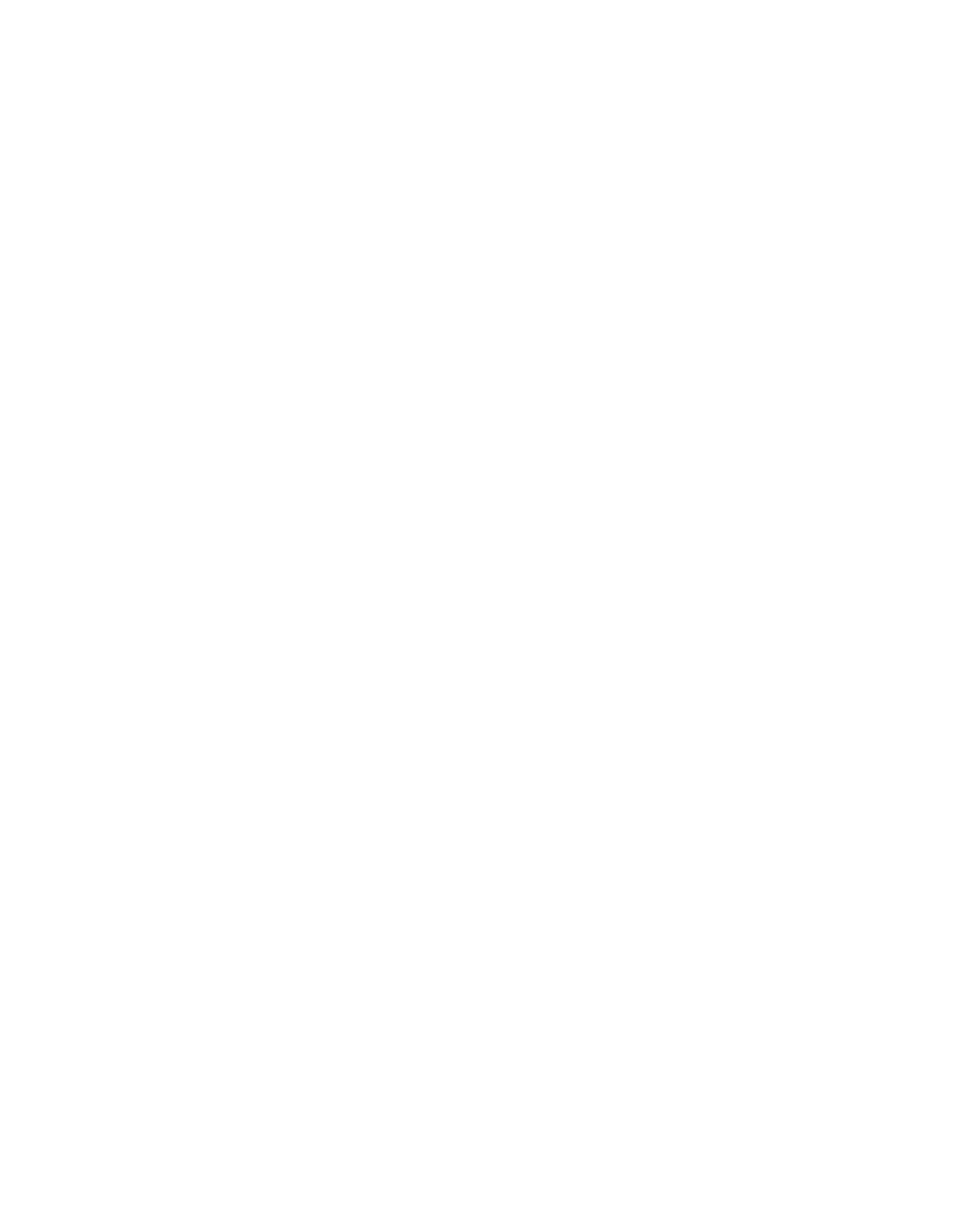AISI S201-12-C



# AISI STANDARD

Commentary on the

North American Standard for

Cold-Formed Steel Framing —

Product Data

2012 Edition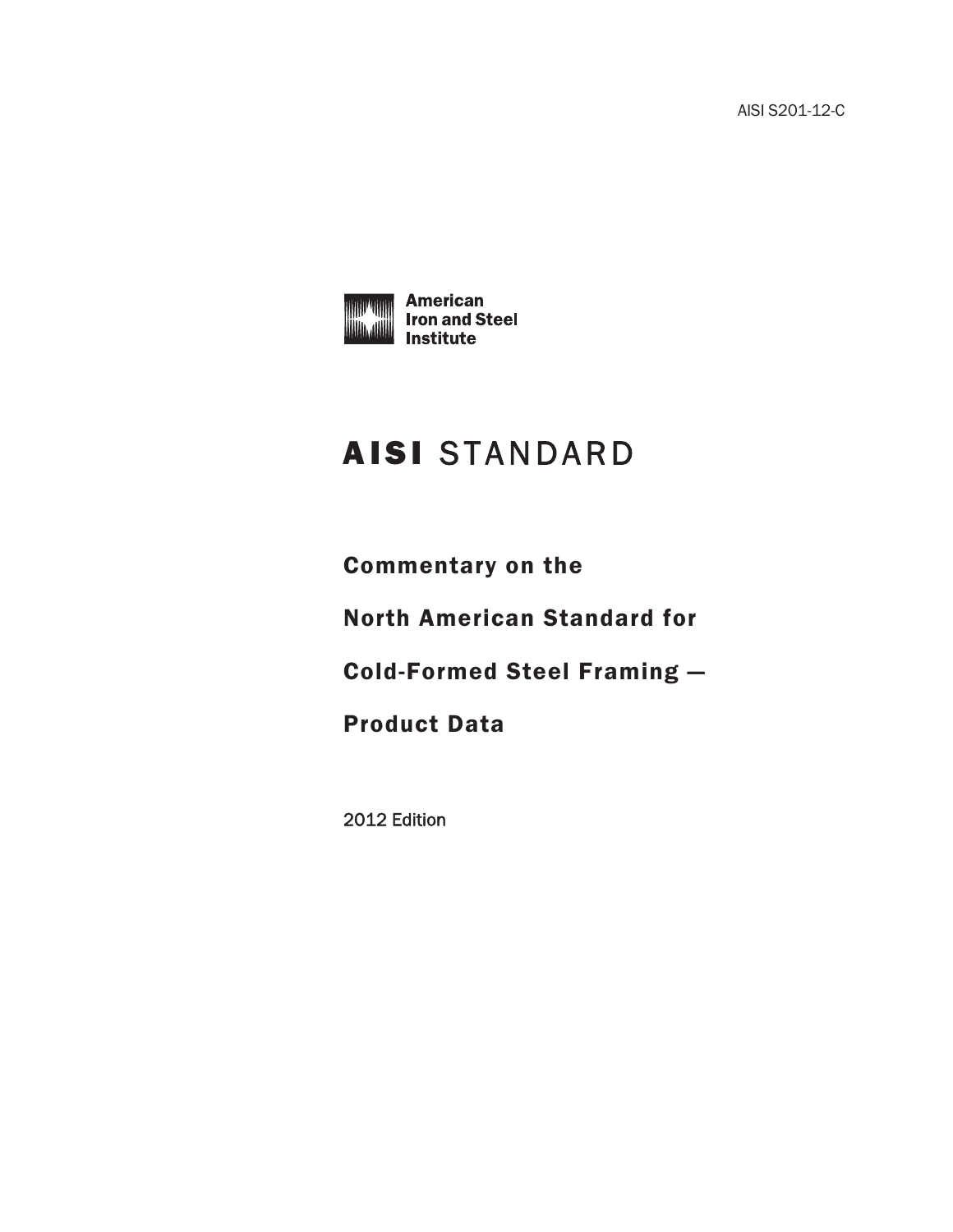## DISCLAIMER

The material contained herein has been developed by the American Iron and Steel Institute (AISI) Committee on Framing Standards. The Committee has made a diligent effort to present accurate, reliable, and useful information on cold-formed steel framing design and installation. The Committee acknowledges and is grateful for the contributions of the numerous researchers, engineers, and others who have contributed to the body of knowledge on the subject. Specific references are included in this *Commentary*.

With anticipated improvements in understanding of the behavior of cold-formed steel framing and the continuing development of new technology, this material will become dated. It is anticipated that AISI will publish updates of this material as new information becomes available, but this cannot be guaranteed.

The materials set forth herein are for general purposes only. They are not a substitute for competent professional advice. Application of this information to a specific project should be reviewed by a design professional. Indeed, in many jurisdictions, such review is required by law. Anyone making use of the information set forth herein does so at their own risk and assumes any and all liability arising therefrom.

1st Printing – April 2013

Copyright American Iron and Steel Institute 2012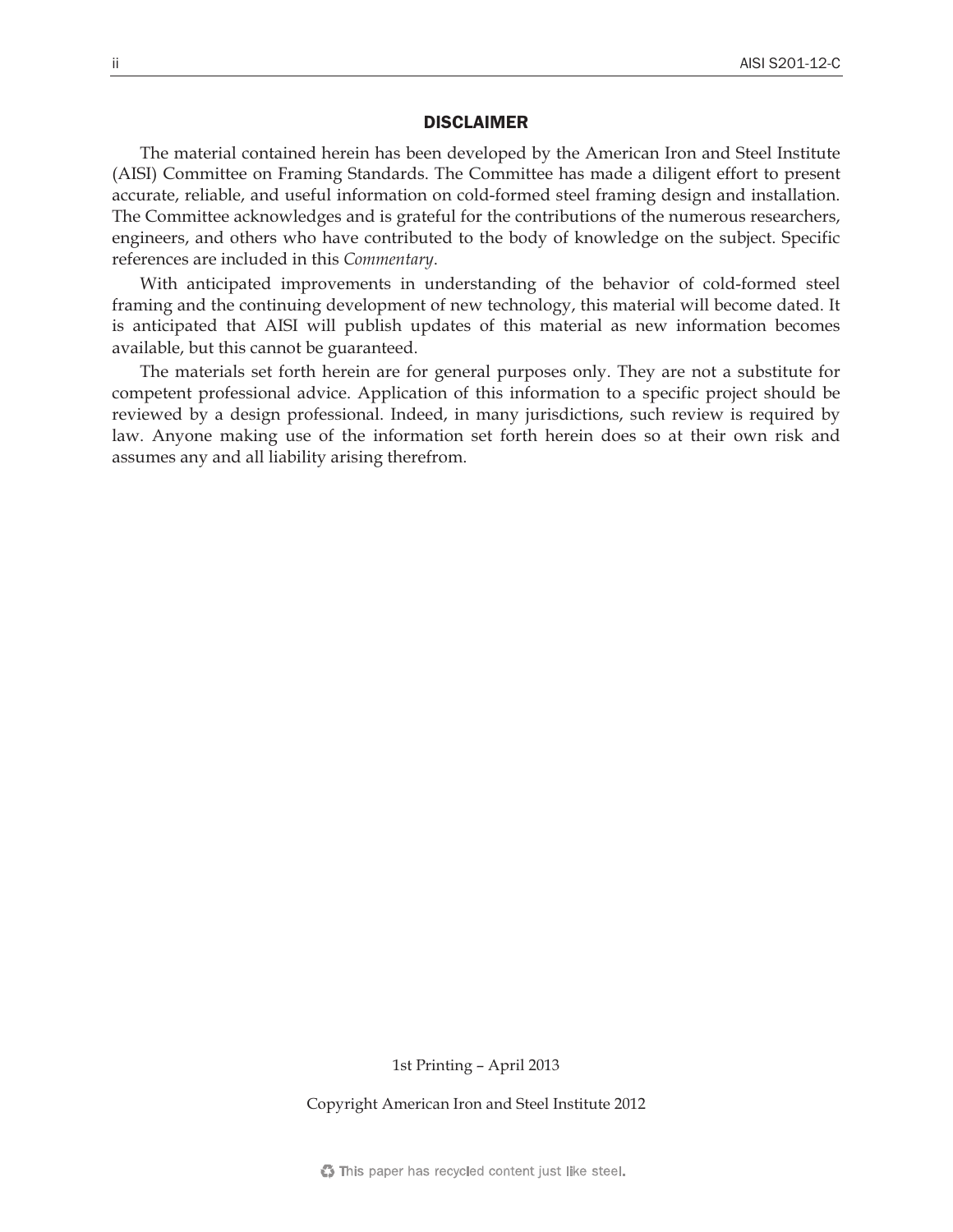## PREFACE

This *Commentary* is intended to facilitate the use and provide an understanding of the background of AISI S201, *North American Standard for Cold-Formed Steel Framing – Product Data*. The *Commentary* illustrates the substance and limitations of the various provisions of the standard.

In this edition, as part of an exercise to synchronize all relevant codes and specifications and with the introduction of AISI S220, *North American Standard for Cold-Formed Steel Framing – Nonstructural Members*, provisions for material specifications, corrosion protection, product identification and manufacturing tolerances were moved to AISI S200 for *structural members* and AISI S220 for *nonstructural members*.

In the *Commentary*, sections, equations, figures, and tables are identified by the same notation as used in the standard. Words that are italicized are defined in the standard. Terms included in square brackets are specific to Limit States Design (*LSD*) terminology.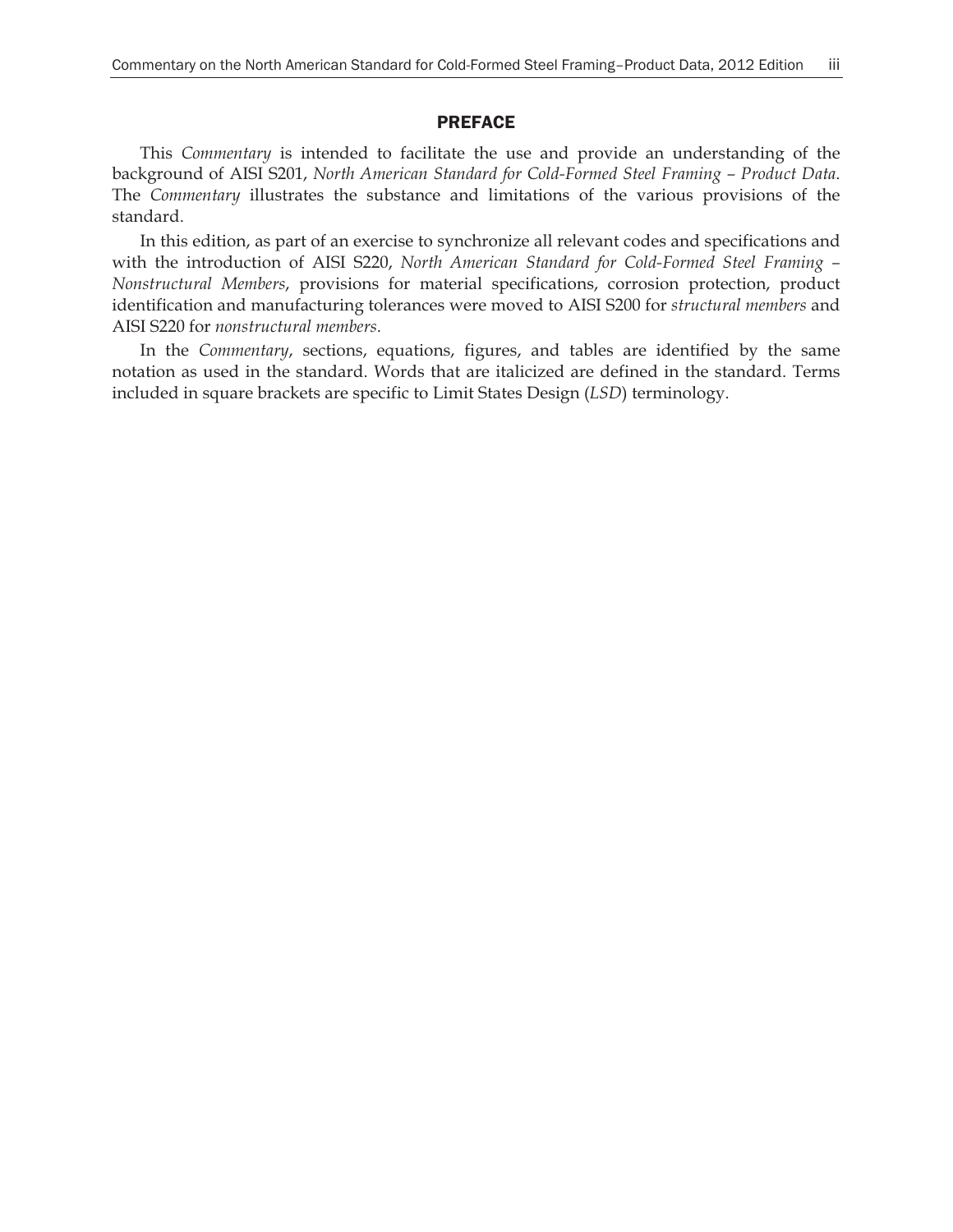This Page is Intentionally Left Blank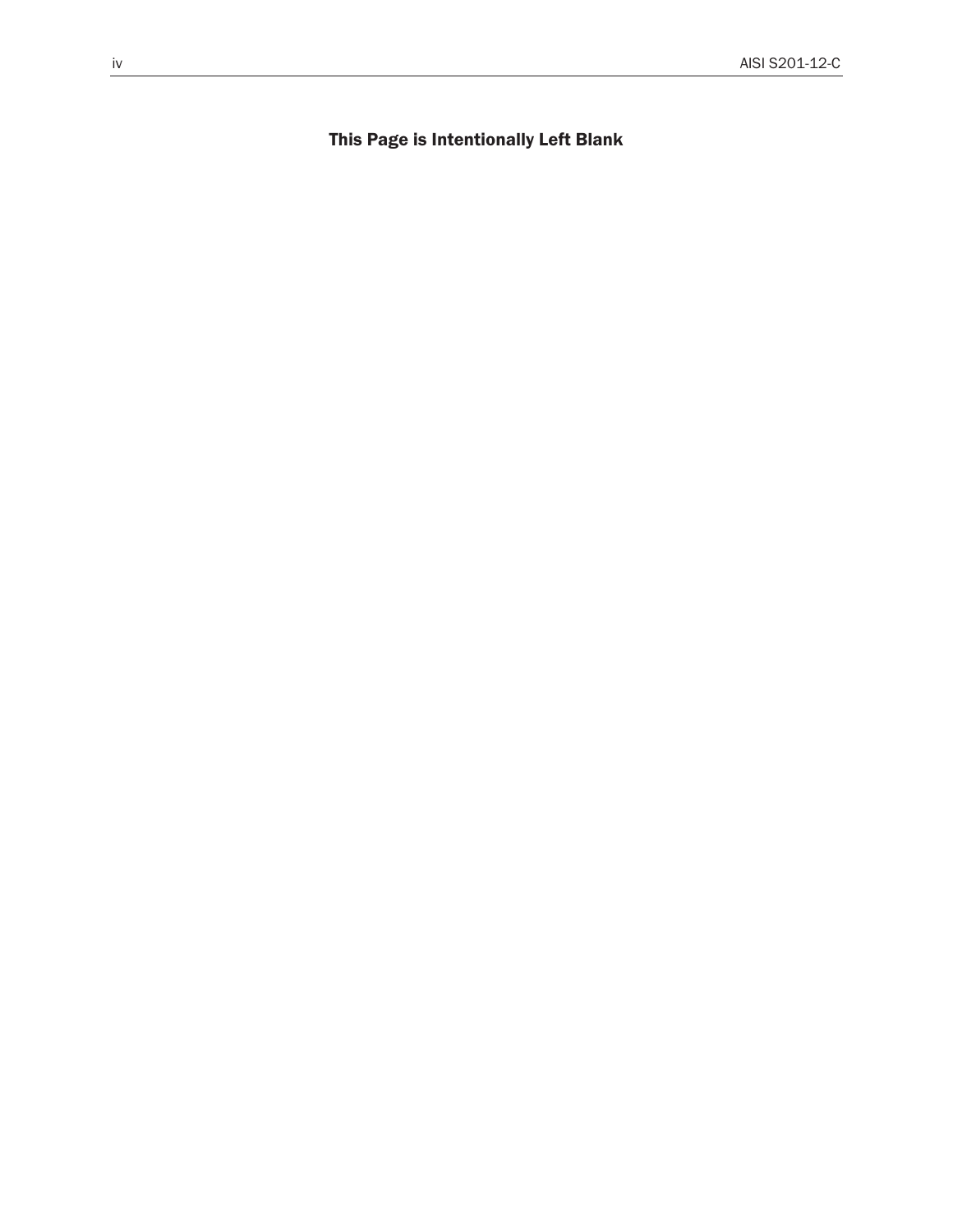# **TABLE OF CONTENTS COMMENTARY ON THE** NORTH AMERICAN STANDARD FOR COLD-FORMED STEEL FRAMING -**PRODUCT DATA**

| <b>PREFACE</b>                                                                   | .iii |
|----------------------------------------------------------------------------------|------|
| <b>COMMENTARY ON THE NORTH AMERICAN STANDARD FOR COLD-FORMED STEEL FRAMING -</b> |      |
|                                                                                  |      |
| <b>GENERAL</b><br>А.                                                             |      |
|                                                                                  |      |
|                                                                                  |      |
|                                                                                  |      |
|                                                                                  |      |
|                                                                                  |      |
|                                                                                  |      |
|                                                                                  |      |
|                                                                                  |      |
|                                                                                  |      |
|                                                                                  |      |
| <b>REFERENCES</b>                                                                |      |
|                                                                                  |      |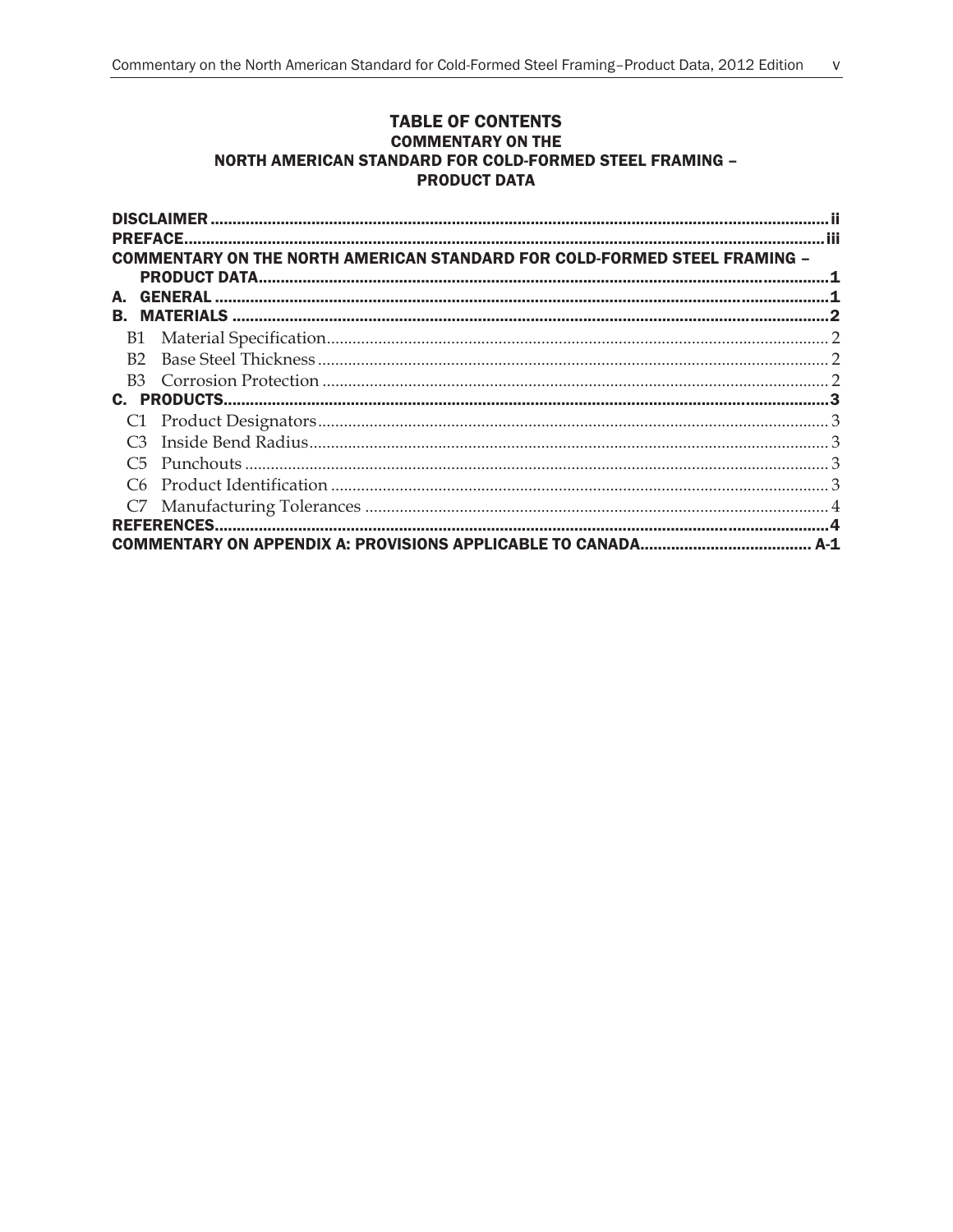This Page is Intentionally Left Blank.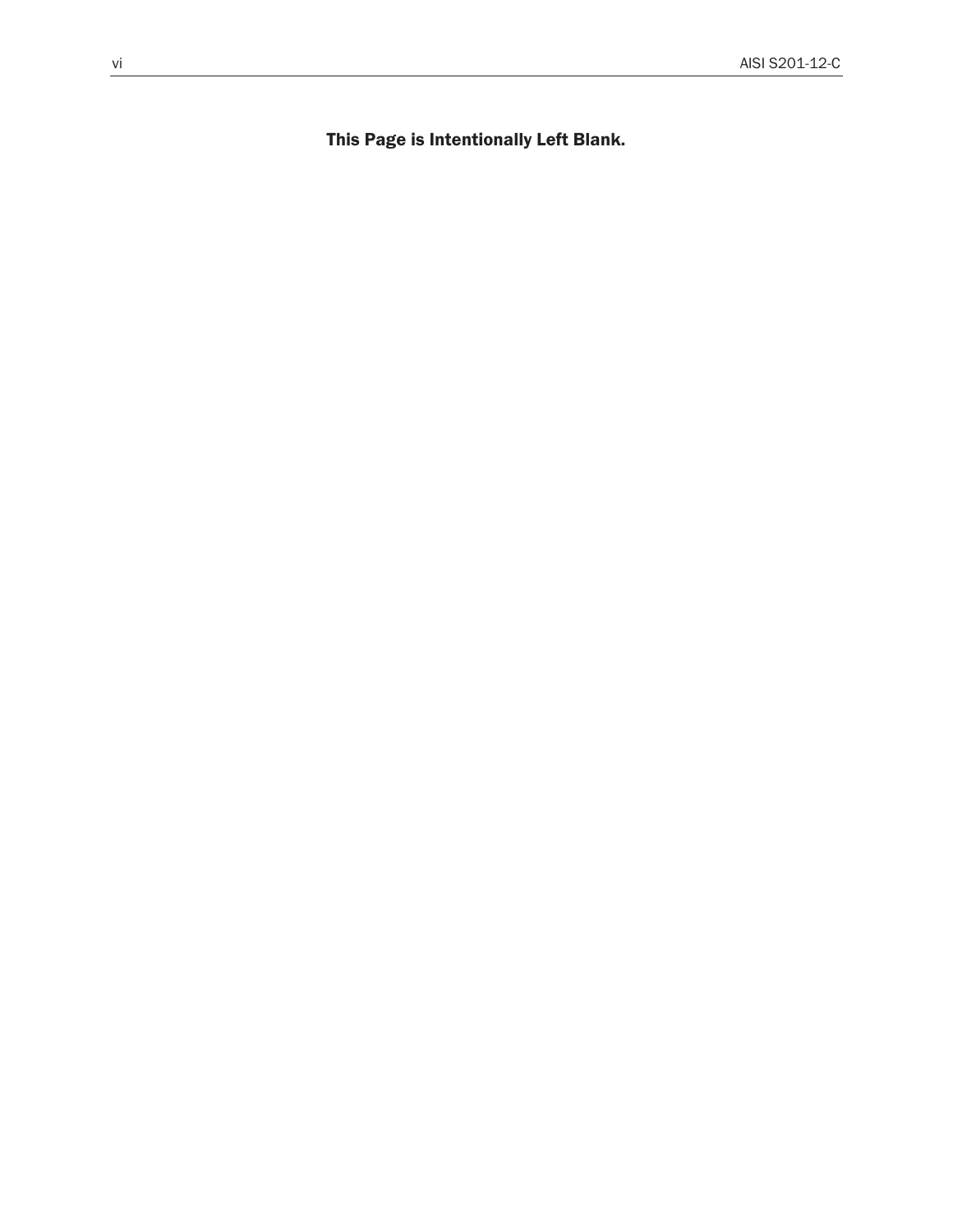# COMMENTARY ON THE NORTH AMERICAN STANDARD FOR COLD-FORMED STEEL FRAMING – PRODUCT DATA

# A. GENERAL

AISI S201 (AISI, 2012c) is intended to establish and encourage the production and use of standardized products in the United States, Canada and Mexico. As such, the standard applies to *structural members* and *nonstructural members* utilized in *cold-formed steel* framing applications within a practical and industry-accepted range of *base steel thicknesses* and covers the most common and readily available shapes and dimensions.

The standard does not intend to stifle innovation. As such, it states: "This standard shall not preclude the use of other products not meeting the criteria herein, when the other products demonstrate equivalent performance for the intended use to those specified in this standard."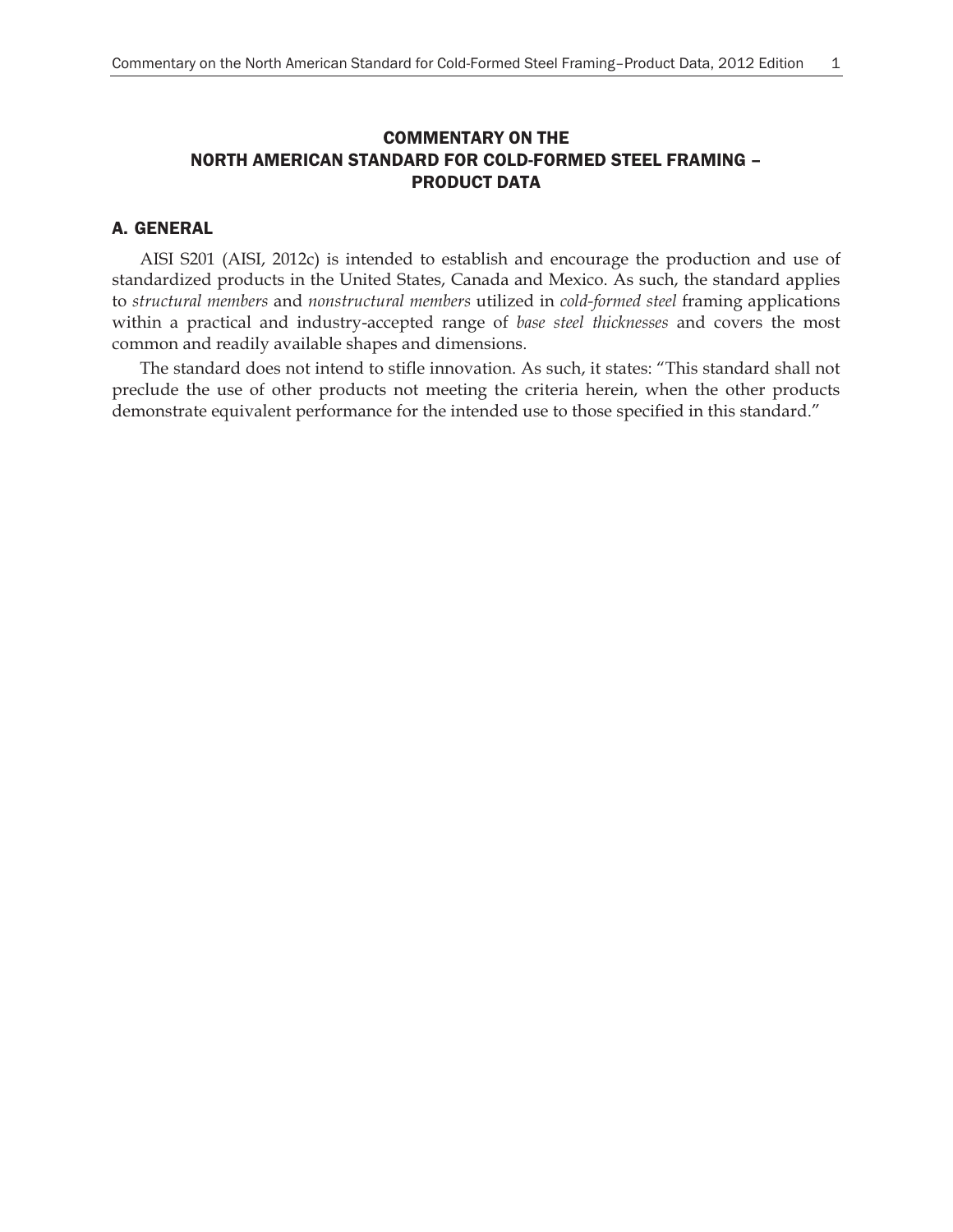## B. MATERIALS

#### B1 Material Specification

In 2012, as part of an exercise to synchronize all relevant codes and specifications, provisions of this section for *structural members* were moved to AISI S200 (AISI 2012b) Section A3 and provisions for *nonstructural members* were moved to AISI S220 (AISI, 2011) Section A4.

#### B2 Base Steel Thickness

Gauge thickness is an obsolete method of specifying sheet and strip thicknesses. Gauge numbers are only a very rough approximation of steel thickness and should not be used to order, design or specify any sheet or strip product. Listed in Table B2-3 are the common thickness equivalents for gauge numbers used with *cold-formed steel* framing. Note that these thickness equivalents do not conform to gauge systems used for other *cold-formed sheet steel* products (e.g. steel deck, ductwork and cladding).

| <b>Reference gauge Numbers</b>                                                                                                 |                                      |  |  |  |
|--------------------------------------------------------------------------------------------------------------------------------|--------------------------------------|--|--|--|
| Designation<br><b>Thickness</b>                                                                                                | Gauge Number<br>(For reference only) |  |  |  |
| 18                                                                                                                             | 25                                   |  |  |  |
| 27                                                                                                                             | 22                                   |  |  |  |
| 30                                                                                                                             | 20 - Drywall 1                       |  |  |  |
| 33                                                                                                                             | 20 - Structural 1                    |  |  |  |
| 43                                                                                                                             | 18                                   |  |  |  |
| 54                                                                                                                             | 16                                   |  |  |  |
| 68                                                                                                                             | 14                                   |  |  |  |
| 97                                                                                                                             | 12                                   |  |  |  |
| 118                                                                                                                            | 10                                   |  |  |  |
| $\mathbf{1}$<br>Historically, 20-gauge material has been furnished in two<br>different thiologonoge for atrustural and draugll |                                      |  |  |  |

| Table B2-3                     |  |
|--------------------------------|--|
| <b>Reference Gauge Numbers</b> |  |

different thicknesses for structural and drywall (nonstructural) applications.

The values for metric (mm) steel thickness in Tables B2-1 and B2-2 (minimum and design thicknesses) in the standard are converted from the calculated U.S. customary unit (inch) values rounded to 1/1000 inch. This means that the metric *base steel thickness* will not be exactly 95% of the metric *design thickness*.

#### B3 Corrosion Protection

In 2012, as part of an exercise to synchronize all relevant codes and specifications, provisions of this section for *structural members* were moved to AISI S200 (AISI, 2012b) Section A4 and provisions for *nonstructural members* were moved to AISI S220 (AISI, 2011) Section A5.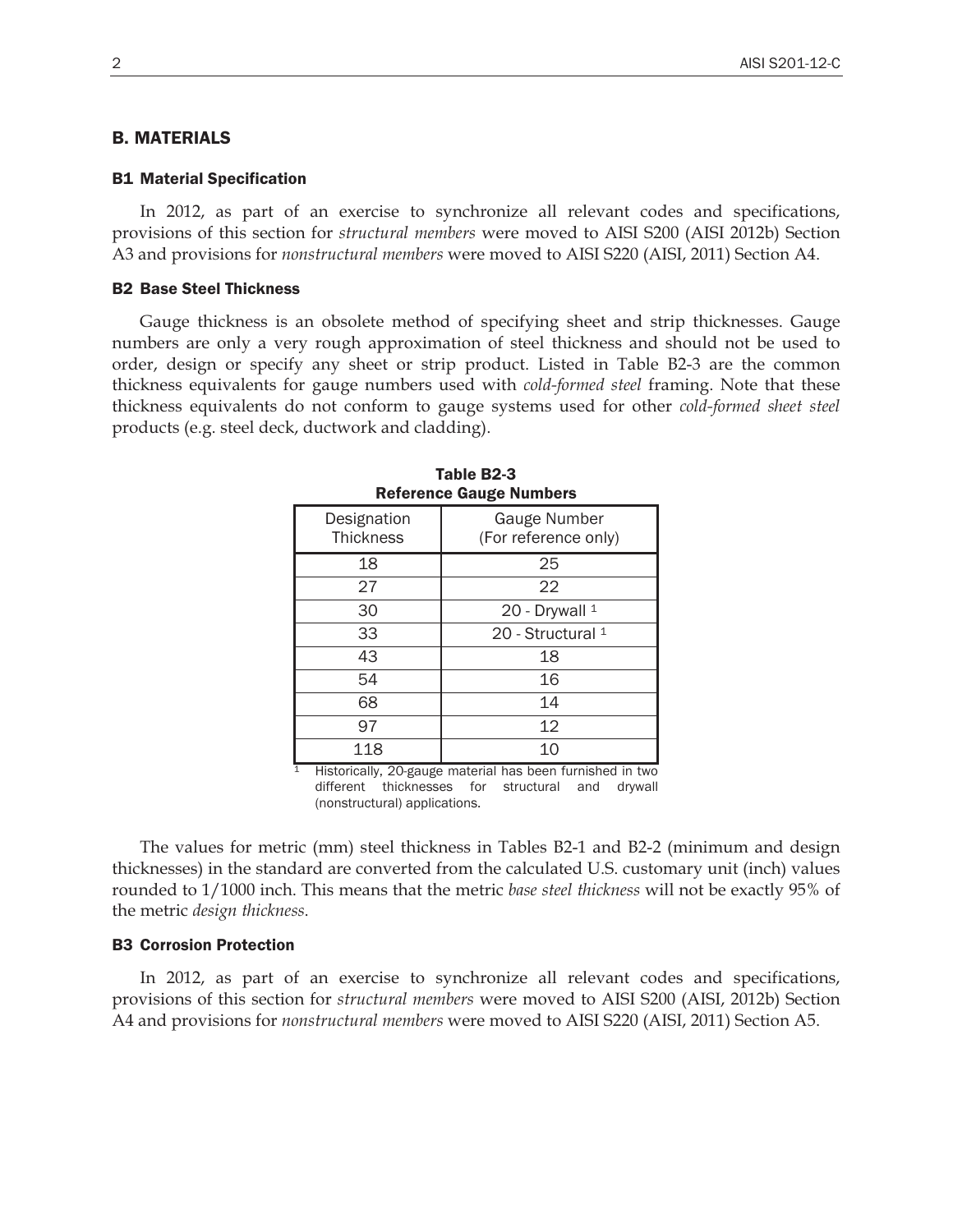## C. PRODUCTS

#### C1 Product Designators

The standard has adopted a standard designator system for identifying *cold-formed steel* framing members. The intent for using a standard designator system was to overcome the varied designators that were produced by each individual manufacturer. In addition, the designator is used to identify not only a specific *cold-formed steel* framing member, but also identify the section properties of that same member through the use of the manufacturer's product technical information documents.

The following presents an example of the standard designator for a *cold-formed steel stud*:

350S162-33 represents a member with the following:



 **350S162-33** 

#### C2 Standard Shapes

Figure C2-1 shows that the member depth and width are generally measured to the outside of the cross-section. However, the depth of a track section is designated to match the corresponding stud depth and the depth of the track section is actually oversized to allow seating of the stud in the track. For standard shapes, the design depth of a track section measured to the outside of the cross section is the web depth tabulated in Table C2-2 plus one inside bend radius of the track plus 2 times the design thickness of the track.

### C3 Inside Bend Radius

The U.S. customary unit (inch) values for design inside bend radius in Table C3-1 of the standard are based on standard industry practice, which is the maximum of 3/32 – t/2 or 1.5t, truncated after the fourth decimal place (t = *design thickness*). The values for metric (mm) design inside bend radius in Table C3-1 are converted from the computed U.S. customary unit (inch) values.

### C5 Punchouts

Size and spacing requirements for factory *punchouts* (perforations) are included in this standard to encourage standardization and facilitate the development of load and span tables based on punched members. The manufacturer may deviate from these requirements, provided that the manufacturer specifies the *punchout* size and spacing and furnishes data to demonstrate compliance with AISI S200 (AISI, 2012b) and AISI S100 [CSA S136], (AISI, 2012a; CSA, 2012). These limitations are intended for the manufactured product, not for additional *web* holes provided by others in the field.

### C6 Product Identification

In 2012, as part of an exercise to synchronize all relevant codes and specifications, provisions of this section for *structural members* were moved to AISI S200 (AISI, 2012b) Section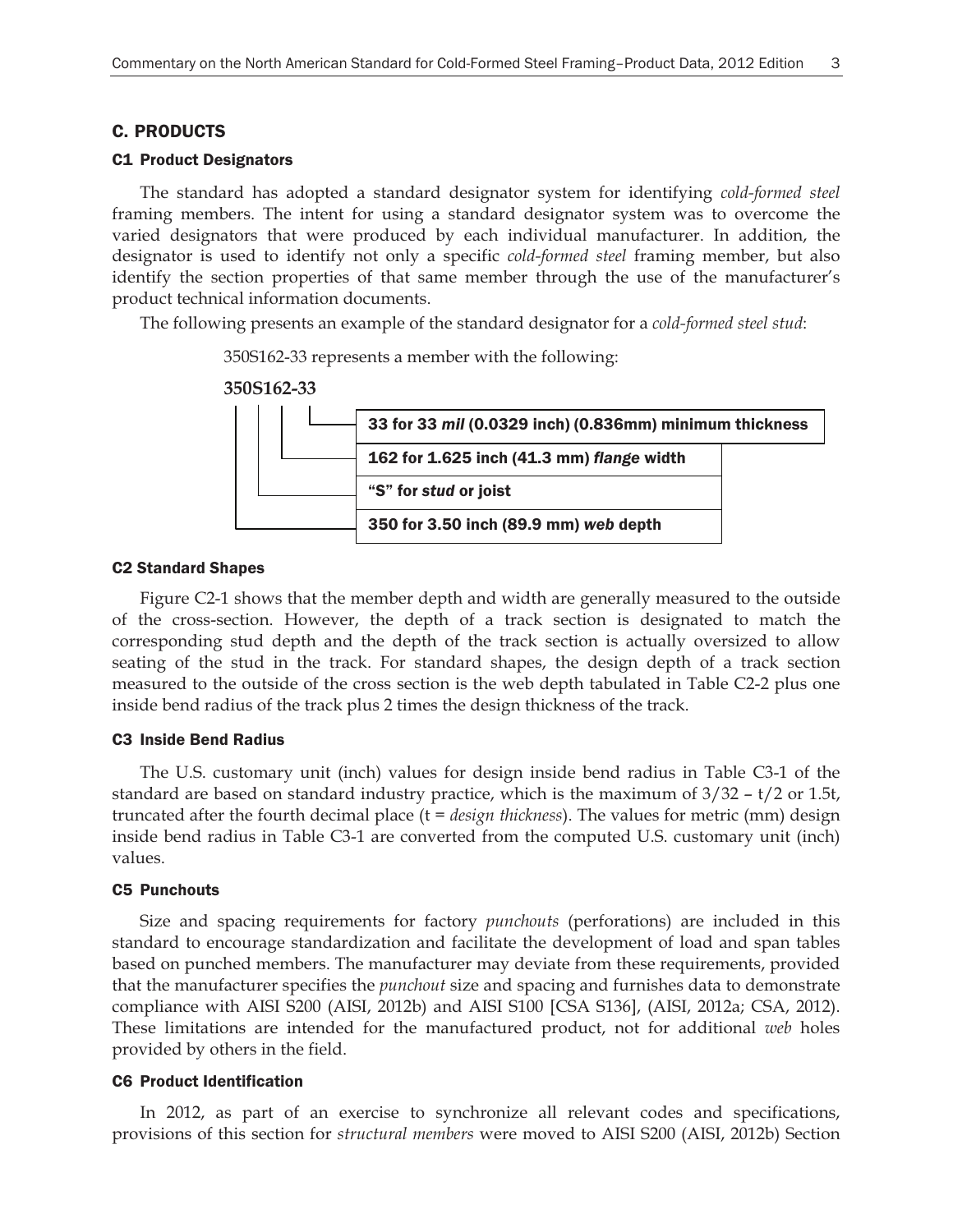A5.5 and provisions for *nonstructural members* were moved to AISI S220 (AISI, 2011) Section A6.5.

#### C7 Manufacturing Tolerances

In 2012, as part of an exercise to synchronize all relevant codes and specifications, provisions of this section for *structural members* were moved to AISI S200 (AISI, 2012b) Section A5.4 and provisions for *nonstructural members* were moved to AISI S220 (AISI, 2011) Section A6.4.

#### REFERENCES

(AISI, 2012a), *North American Specification for the Design of Cold-Formed Steel Structural Members*, AISI S100-12, American Iron and Steel Institute, Washington, DC, 2012.

(AISI, 2012b), *North American Standard for Cold-Formed Steel Framing - General Provisions*, AISI S200-12, American Iron and Steel Institute, Washington, DC, 2012.

(AISI, 2012c), *North American Standard for Cold-Formed Steel Framing – Product Data*, AISI S201-12, American Iron and Steel Institute, Washington, DC, 2012.

(AISI, 2011), *North American Standard for Cold-Formed Steel Framing - Nonstructural Members*, AISI S220-11, American Iron and Steel Institute, Washington, DC, 2011.

(CSA, 2012), *North American Specification for the Design of Cold-Formed Steel Structural Members*, CAN/CSA S136-12, Canadian Standards Association, Mississauga, Ontario, Canada, 2012.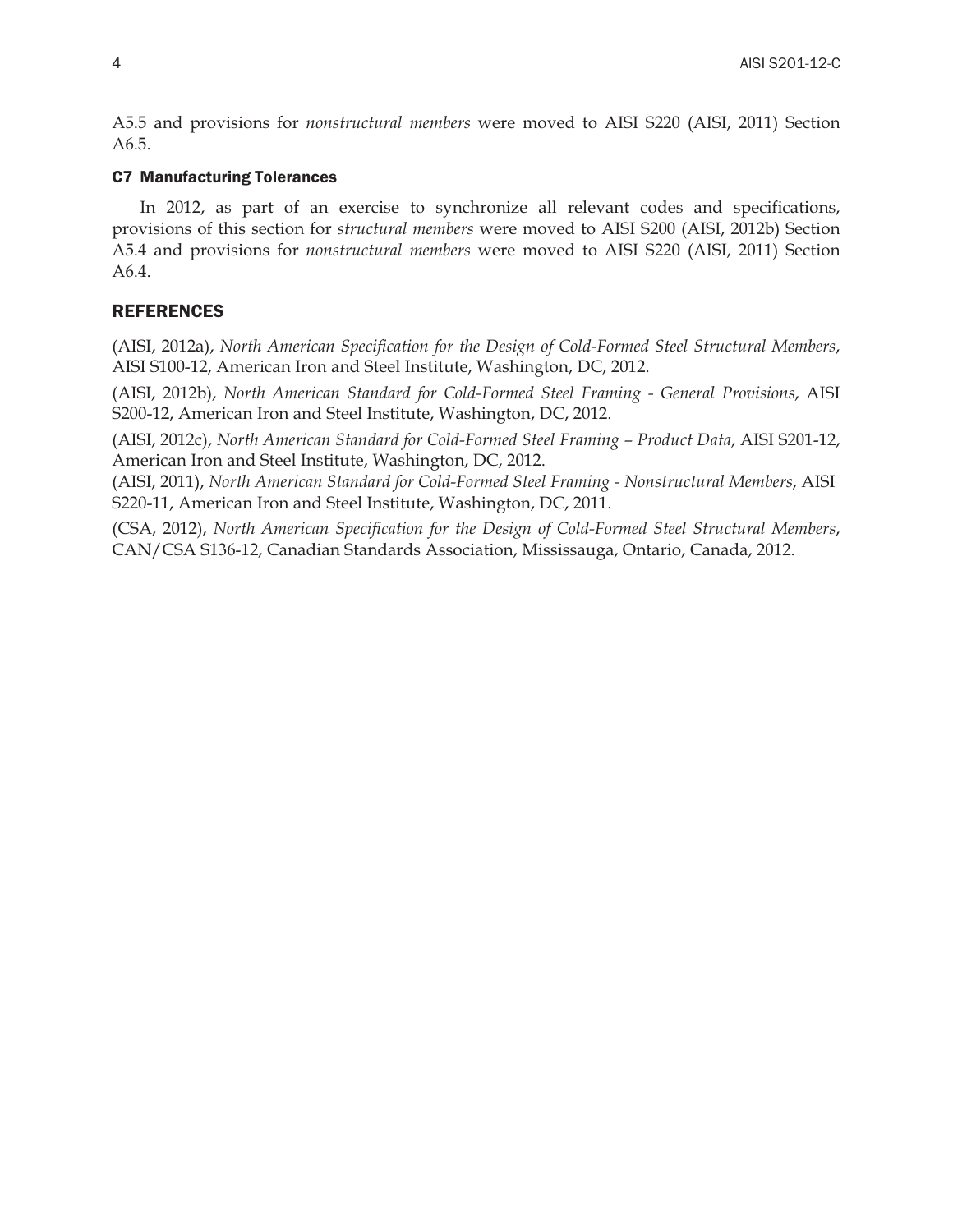

Commentary on Appendix A: Provisions Applicable to **Canada** 

2012 EDITION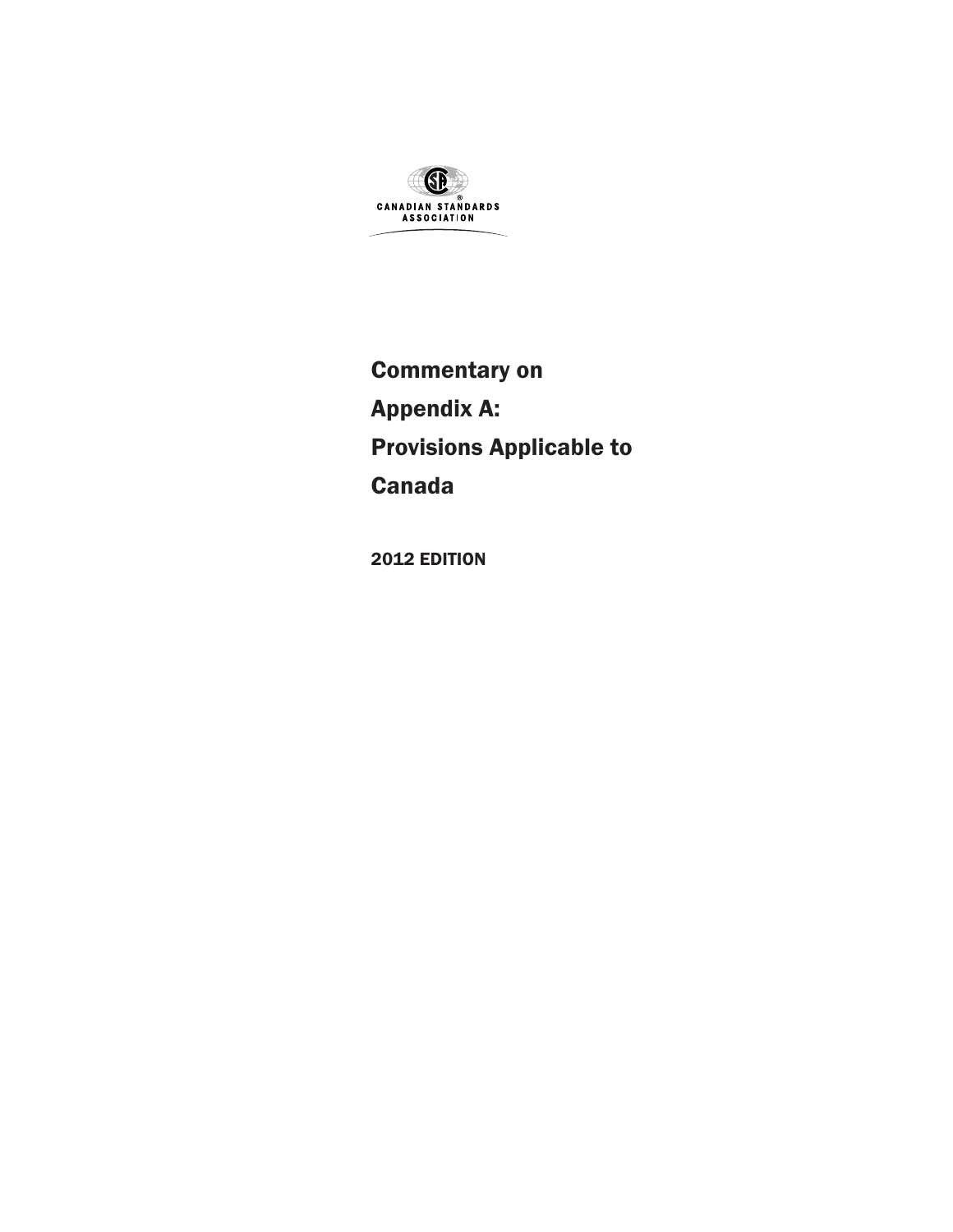This Page is Intentionally Left Blank.